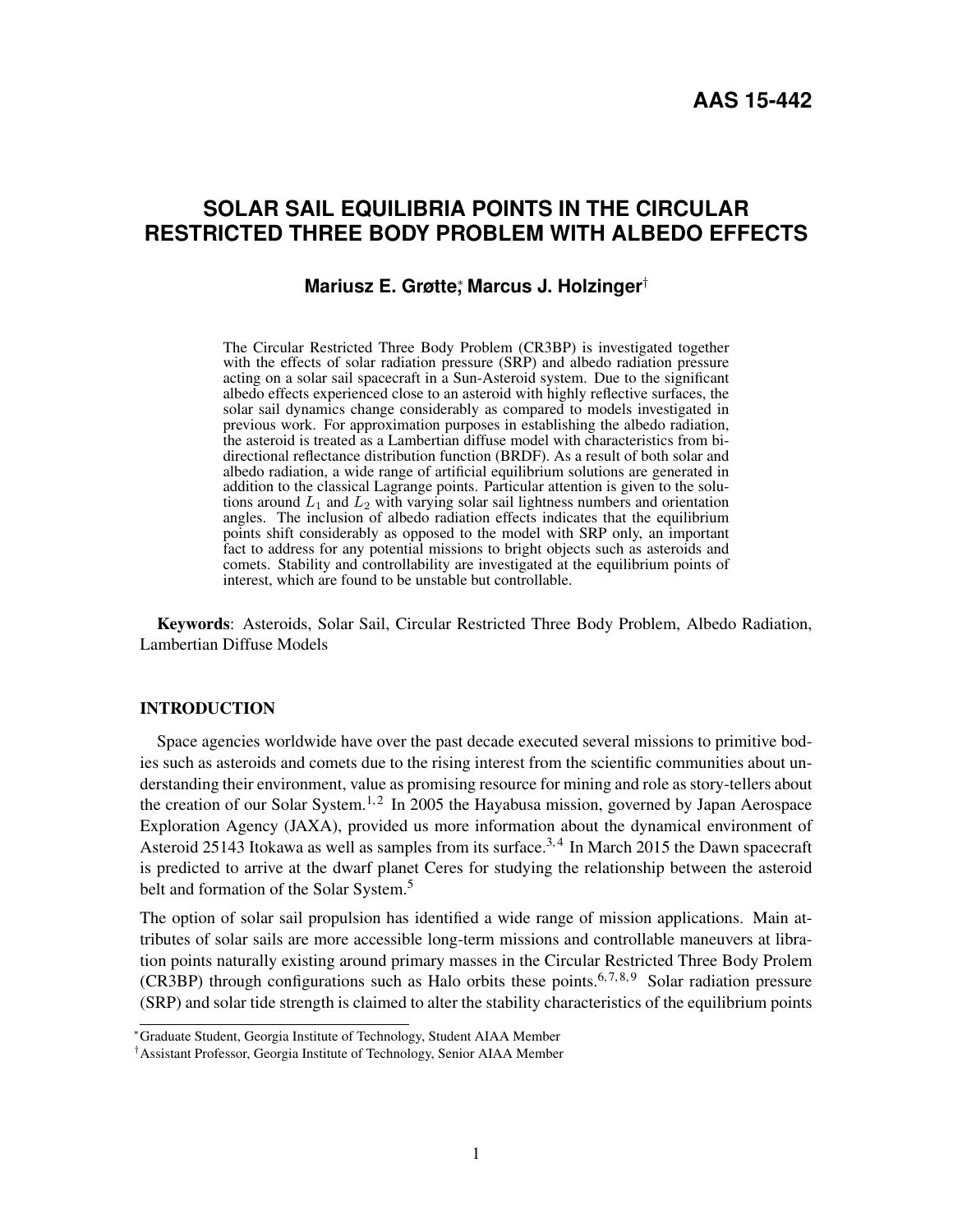when in the vicinity of the Sun, inducing the orbits to be easily controlled as discussed by J.A. Burns et al.<sup>[10](#page-17-9)</sup> The paper emphasizes the importance of the solar radiation exerted on small particles. Furthermore, S.V. Ershkov provides analysis of a photogravitational restricted three body problem which can be linked to asteroids.<sup>[11](#page-17-10)</sup> Studies have also been made about the dynamics of spacecraft orbits around comets, where it is claimed to be feasible that spacecraft may orbit the comet at Sun-side equilibrium points during its perihelion passage.<sup>[12](#page-17-11)</sup>

Control methods applicable for spacecraft hovering over Near-Earth Asteroids (NEAs) are discussed by S.B. Broschart and D.J. Scheeres, which can ease the difficulty of orbiting small, irregularly sized and low-gravity objects.<sup>[13](#page-17-12)</sup> The body-fixed hovering behavior maintains the spacecraft's relative position which can prove to be advantageous in acquiring high-resolution images of a particular surface. In fact, solar sails primarily utilize this hovering concept combined with surfing along equilibrium points induced by solar sail attitude or trimmed sail area. C.R. McInnes studies the available libration points for solar sails in CR3BP that are unstable in the Lyapunov sense, but establishes that they are controllable using feedback control to sail attitude alone.<sup>[8](#page-17-7)</sup> In a simplified version of the solar sail, where it is modelled as a perfectly reflecting flat plate, these hovering points depend on sail attitude, acceleration and asteroid gravitational acceleration. Morrow et al. have investigated the solar sail CR3BP dynamics with the Hill approximation which applies well to the motion of spacecraft around asteroids.<sup>[14](#page-17-13)</sup> The sail acceleration renders necessary restrictions when hovering and orbiting smaller bodies, due to inevitable sensitivities to perturbations. However, in general, it is claimed that the sailing capability offers potential low-cost missions and flexible methods for exploring the solar system.<sup>[15](#page-18-0)</sup>

In order to establish analytical framework for study of SRP incorporated into the equations of motion (EoM), the initial steps are to investigate the CR3BP with SRP in a large mass-small mass system. This would be applicable for an asteroid heading towards the Sun or any other planet-asteroid system. In this paper, the formulation of the traditional three-body problem will be described together with derivation of the EoM including all significant assumptions. In this work, both gravitational and solar radiation force models for solar sail will be presented and defined in the Sun-Asteroid system. Main emphasis will be made on the dynamics of the solar sail in CR3BP with SRP, the effects of albedo exerted from the asteroid on the solar sail and how equilibrium solutions alter with varying solar sail lightness number and solar sail attitude angles.

The contributions in this paper are listed as follows: (a) modified contours of solar sail lightness number in a Sun-asteroid CR3BP system with albedo effects, modelled with Lambertian bidirectional reflectance distribution function (BRDF), are included; (b) extension to the solar sail CR3BP model with the existence of new on-axis and off-axis artificial equilibrium points are found with parametrized solar sail lightness number and solar sail orientation; (c) local stability analysis with albedo effects is established through linearized EoM, which shows that active control of the solar sail still is necessary at the unstable equilibrium points.

## BACKGROUND

The dynamics of a solar sail in the CR3BP with SRP have previously established and serve as a model that is to be extended in this paper.<sup>[8,](#page-17-7) [16](#page-18-1)</sup> Both the large and small objects are treated as point masses moving around common center of mass denoted as  $m_1$  and  $m_2$ , respectively. The detailed physics of SRP acting on a perfectly reflecting flat plate are discussed by McInnes.[16](#page-18-1) The masses revolve around a common center of mass which defines the rotating reference frame  $\mathcal{B}$ :  $\{\hat{\mathbf{x}}, \hat{\mathbf{y}}, \hat{\mathbf{z}}\}$ rotating with an angular velocity  $^{\mathcal{I}}\omega^{\mathcal{B}}$  with respect to the inertial frame  $\mathcal{I}$ :  $\{\hat{\mathbf{i}}_1, \hat{\mathbf{i}}_2, \hat{\mathbf{i}}_3\}$ . The di-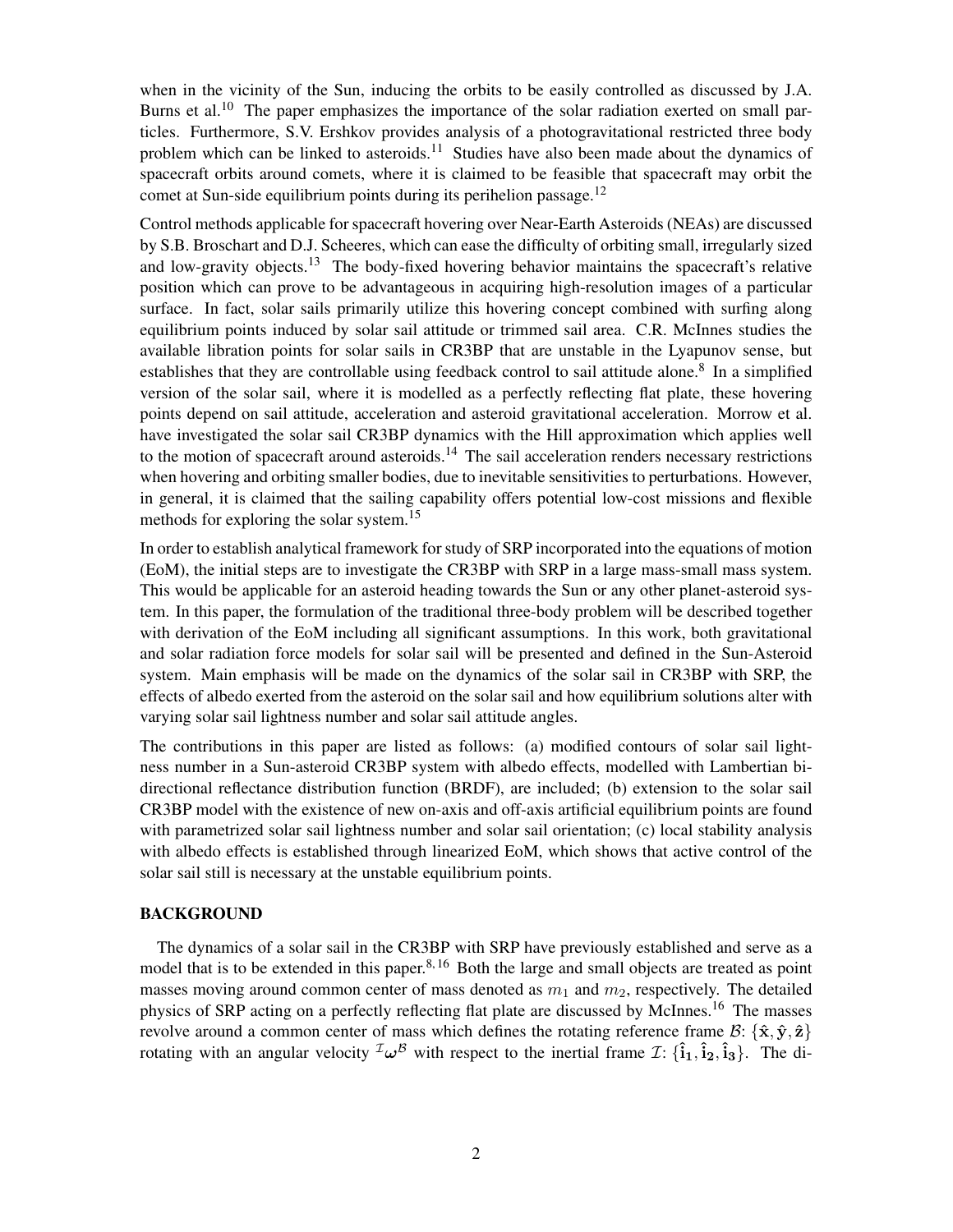mensions are normalized so that the distance between the primary masses  $r_{12}$ , the sum of primary masses  $m_1+m_2$ , angular velocity  $^{\mathcal{I}}\pmb{\omega}^{\mathcal{B}}$ , and the gravitational constant  $G$ , are all defined to be unity. The mass ratio of the system is defined as  $\mu = m_2/(m_1 + m_2)$ . Figure 1 shows geometry of the CR3BP system.



Figure 1. Schematic Geometry of the Solar Sail Restricted Three-Body Problem in the  $\hat{x} - \hat{y}$  rotating frame.

The frame rotates once about the  $\hat{z}$ -axis in time  $2\pi/\omega$ . By definition, the angular velocity  $^{\mathcal{I}}\omega^{\mathcal{B}}$ is equal to the mean motion and has a nondimensional magnitude equal to one. In this paper the dynamics are referred to the rotating  $\beta$  frame and notation for the frames will be dropped. Thus  $^{\mathcal{I}}\omega^{\mathcal{B}}$  can be expressed as,

$$
\omega = \hat{\mathbf{z}} \tag{1}
$$

The position vectors for the solar sail with respect to  $m_1$  and  $m_2$  in the rotating frame, as seen in Figure 1, are defined as,

$$
\mathbf{r_1} = \left[ \left( x + \mu \right) y \, z \right]^T \tag{2}
$$

$$
\mathbf{r_2} = [ (x - (1 - \mu)) y z ]^T
$$
 (3)

The solar sail is treated as massless and being only affected by gravity and radiative forces. The solar sail performance may be parametrized by the total spacecraft mass per unit area  $\frac{m}{A}$  or sail loading  $\sigma$ . The sail pitch angle  $\alpha$  may be expressed as the angle between the normal vector or sail attitude vector  $n$  and the incident radiation vector  $r_1$ . Thus the acceleration due to radiation pressure can be expressed as,

$$
\mathbf{a_1} = \beta \frac{Gm_1}{r_1^2} \langle \hat{\mathbf{r}}_1 \cdot \mathbf{n} \rangle^2 \mathbf{n}
$$
 (4)

where  $m_1$  is the mass of the large primary object (e.g. the Sun) and  $r_1$  is the scalar distance from solar sail to  $m_1$ . Knowing that  $\hat{\mathbf{r}}_1$  is directed along the Sun-line and since the SRP force can never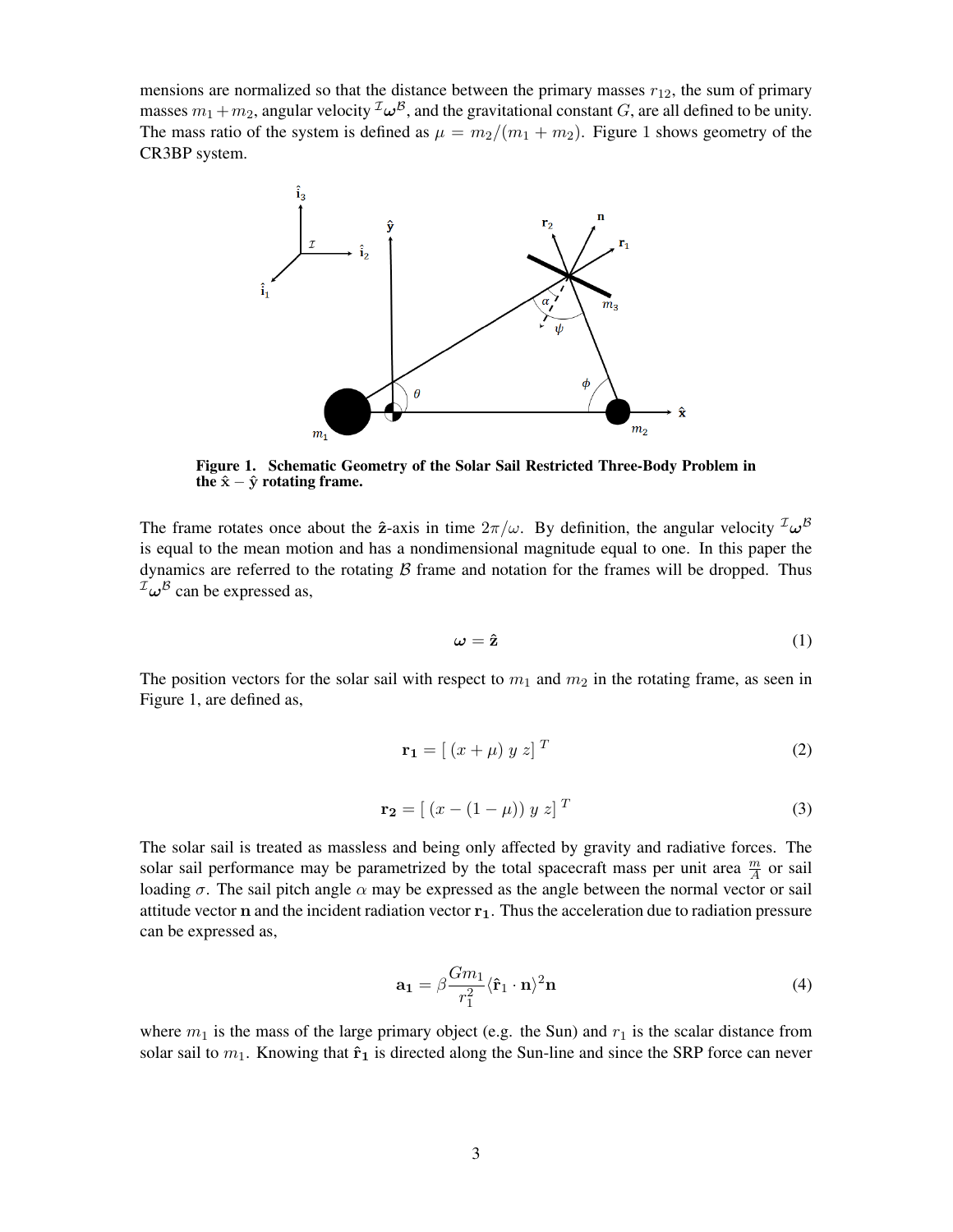be directed sunwards, the solar sail acceleration is constrained to be nonnegative.<sup>[8](#page-17-7)</sup> Furthermore, with n being defined as the unit vector of the pseudo-potential  $\nabla U$ , and since  $\|\mathbf{n}\|_2 = 1$  then,

$$
\mathbf{n} = \frac{\nabla U}{\|\nabla U\|_2} \tag{5}
$$

$$
\boldsymbol{\nabla}U = [U_x \ U_y \ U_z]^T \tag{6}
$$

where

$$
U_x = -\frac{(1-\mu)(x+\mu)}{r_1^3} - \frac{\mu(x-(1-\mu))}{r_2^3} \tag{7}
$$

$$
U_y = -\frac{(1-\mu)y}{r_1^3} - \frac{\mu y}{r_2^3} \tag{8}
$$

$$
U_z = -\frac{(1-\mu)z}{r_1^3} - \frac{\mu z}{r_2^3} \tag{9}
$$

Therefore the  $\langle \cdot \rangle$  term is the nonnegative operator and can be defined as,

$$
\langle x \rangle = \begin{cases} x & \text{if } x \ge 0 \\ 0 & \text{if } x < 0 \end{cases}
$$

The dimensionless sail loading parameter  $\beta$  is the defined as the ratio of the radiation pressure force to the solar gravitational force exerted on the sail, otherwise known as the lightness number of the solar sail.<sup>[8](#page-17-7)</sup> This may be expressed as,

$$
\beta = \frac{\sigma^*}{\sigma} \tag{10}
$$

where

$$
\sigma^* = \frac{\mathfrak{L}_1}{2\pi G m_1 c} \tag{11}
$$

where  $\mathfrak{L}_1$  is the luminosity of the large primary object, where for the Sun it is taken to be approximately  $3.846 \times 10^{26}$  W, and c is the speed of light. The vector form of EoM for a solar sail with r being the vector from the center of mass to  $m_3$  can be defined in the rotating frame as,

$$
\frac{d^2\mathbf{r}}{dt^2} + 2\boldsymbol{\omega} \times \frac{d\mathbf{r}}{dt} + \boldsymbol{\nabla} U = \mathbf{a_1}
$$
 (12)

Stationary solutions require the first two terms on the left hand side to vanish. With  $\nabla U = 0$ the five classical equilibrium points at  $r_{L_i}$   $i = (1, ..., 5)$  can be found as the system is reduced to the conventional CR3BP. However, when including solar sail acceleration  $a_1$  then new artificial equilibrium solutions emerge.

The sail cone (pitch) angle,  $\alpha$  and clock (precession) angle,  $\gamma$ , define the sail attitude with respect to the coordinate system  $\mathcal{R}$ :  $\{\hat{\mathbf{r}}_1, \hat{\mathbf{r}}_1 \times \hat{\mathbf{z}}_1, (\hat{\mathbf{r}}_1 \times \hat{\mathbf{z}}) \times \hat{\mathbf{r}}_1\}$  centered on the solar sail. A schematic is shown in Figure 2. The angles may be written as,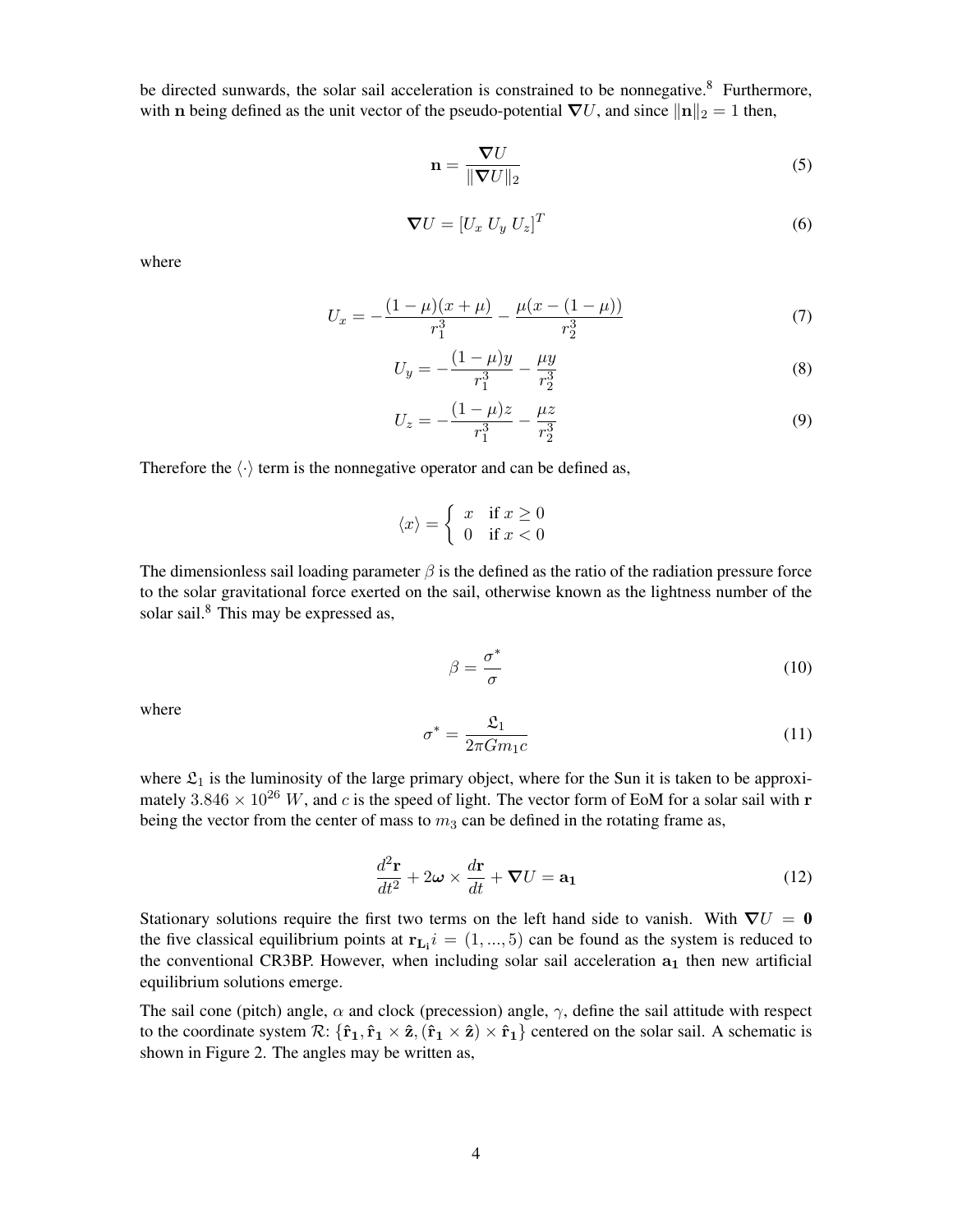



$$
\tan \alpha = \frac{\|\hat{\mathbf{r}}_1 \times \nabla U\|_2}{\hat{\mathbf{r}}_1 \cdot \nabla U}
$$
\n(13)

$$
\tan \gamma = \frac{\|((\hat{\mathbf{r}}_1 \times \hat{\mathbf{z}}) \times \hat{\mathbf{r}}_1) \times (\hat{\mathbf{r}}_1 \times \nabla U)\|_2}{((\hat{\mathbf{r}}_1 \times \hat{\mathbf{z}}) \times \hat{\mathbf{r}}_1) \cdot (\hat{\mathbf{r}}_1 \times \nabla U)}
$$
(14)

The solar sail orientation can be expressed in terms of the components of n with respect to the rotating frame.<sup>[17](#page-18-2)</sup> The scalar components of n corresponding to the directions  $\hat{\mathbf{x}}$ ,  $\hat{\mathbf{y}}$ ,  $\hat{\mathbf{z}}$  are,

$$
n_x = \frac{\cos \alpha (x + \mu)}{r_1} - \frac{\sin \alpha \cos \gamma (x + \mu)z}{\| (\mathbf{r}_1 \times \hat{\mathbf{z}}) \times \mathbf{r}_1 \|_2} + \frac{\sin \alpha \sin \gamma y}{\| \mathbf{r}_1 \times \hat{\mathbf{z}} \|_2}
$$
(15)

$$
n_y = \frac{\cos \alpha y}{r_1} - \frac{\sin \alpha \cos \gamma yz}{\| (\mathbf{r}_1 \times \hat{\mathbf{z}}) \times \mathbf{r}_1 \|_2} - \frac{\sin \alpha \sin \gamma (x + \mu)}{\| \mathbf{r}_1 \times \hat{\mathbf{z}} \|_2}
$$
(16)

$$
n_z = \frac{\cos \alpha z}{r_1} - \frac{\sin \alpha \cos \gamma (y^2 + (x + \mu)^2)}{\| (\mathbf{r}_1 \times \hat{\mathbf{z}}) \times \mathbf{r}_1 \|_2}
$$
(17)

With the solar sail orientation defined, then the effects of a solar sail may be added to the scalar EoM in the CR3BP. The solar sail acceleration may be expressed in scalar components with respect to rotating coordinates as,

$$
a_x = \beta \frac{(1 - \mu)}{r_1^2} \cos^2 \alpha n_x \tag{18}
$$

$$
a_y = \beta \frac{(1 - \mu)}{r_1^2} \cos^2 \alpha n_y \tag{19}
$$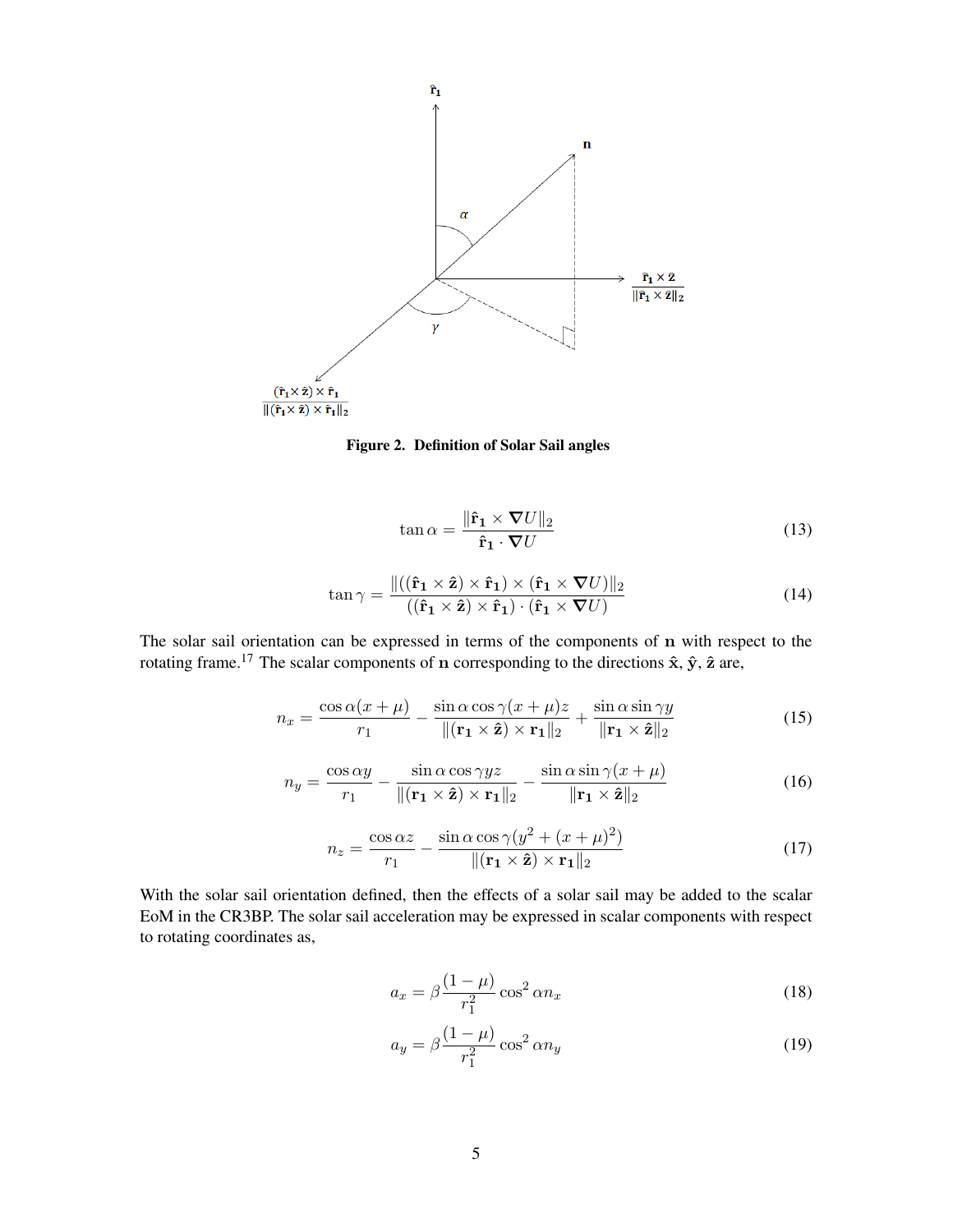$$
a_z = \beta \frac{(1 - \mu)}{r_1^2} \cos^2 \alpha n_z \tag{20}
$$

Thus the compact form of EoM of the solar sail added with SRP are in the form,

$$
\ddot{x} - 2\dot{y} = U_x + a_x \tag{21}
$$

$$
\ddot{y} + 2\dot{x} = U_y + a_y \tag{22}
$$

$$
\ddot{z} = U_z + a_z \tag{23}
$$

Evaluating Eq.  $(12)$  and taking the scalar product of Eq.  $(6)$  with n, and requiring equilibrium solutions, the solar lightness number may be expressed as,

$$
\beta = \frac{r_1^2}{(1-\mu)} \frac{\nabla U \cdot \mathbf{n}}{\langle \hat{\mathbf{r}}_1 \cdot \mathbf{n} \rangle^2}
$$
(24)

The classical solutions without solar sail correspond to the subset  $\beta = 0$ . With  $\beta > 0$  a particular equilibrium solution on a given surface is defined by the sail cone and clock attitude angles in Eq. (13) and Eq. (14).

In scalar form the three-body potential  $U$  may be written as,

$$
U = -\left(\frac{1}{2}(x^2 + y^2) + \frac{1-\mu}{r_1} + \frac{\mu}{r_2}\right)
$$
 (25)

Evaluating the gradient of the potential U for the condition  $\hat{\mathbf{r}}_1 \cdot \nabla U = 0$ , a function  $S_1(\mathbf{r}_1) = 0$  is obtained as,

$$
S_1(\mathbf{r}_1) = x(x + \mu) + y^2 - \frac{1 - \mu}{r_1} - \mu \frac{\mathbf{r}_1 \cdot \mathbf{r}_2}{r_2^3}
$$
 (26)

which defines regions where the solutions may exist and creates two topologically disconnected surfaces which define the boundary. Not only do the five classical Lagrange points lie on these surfaces since they are solutions to  $\nabla U = 0$  but, in general, the sail loading surfaces also approach the boundary asymptotically with  $\beta \to \infty$  since  $\hat{\mathbf{r}}_1 \cdot \nabla U \to 0$ . It can easily be seen that  $S_1(\mathbf{r}_1)$ does not explicitly depend on SRP and that  $S_1(\mathbf{r}_1) < 0$  gives regions of  $x,y,z$  for which the EoM are valid and that the solar sail is in tension.

## **THEORY**

Based on the EoM in CR3BP with SRP effects presented, the model is now extended to include the albedo effects exerted on the solar sail when close to a primitive body  $m_2$  such as an asteroid. As an approximation, luminosity of the asteroid is firstly characterized by the BRDF and secondly it is treated as an Lambertian diffuse model. It is known that for Lambertian BRDF, the reflecting radiation can be expressed as a function of the angle between the sun-line vector  $\hat{\mathbf{r}}_{12}$  with respect to the body  $m_2$  and the viewer line of sight  $\hat{r}_2$ . Therefore with the asteroid's albedo radiation exerted on the solar sail, the Lambertian BRDF may be expressed as in terms of a function of  $\rho p(\phi)$  where  $\rho$  is albedo reflectance and  $p(\phi)$  is the diffuse phase angle function.<sup>[18](#page-18-3)</sup>  $p(\phi)$  may be defined as,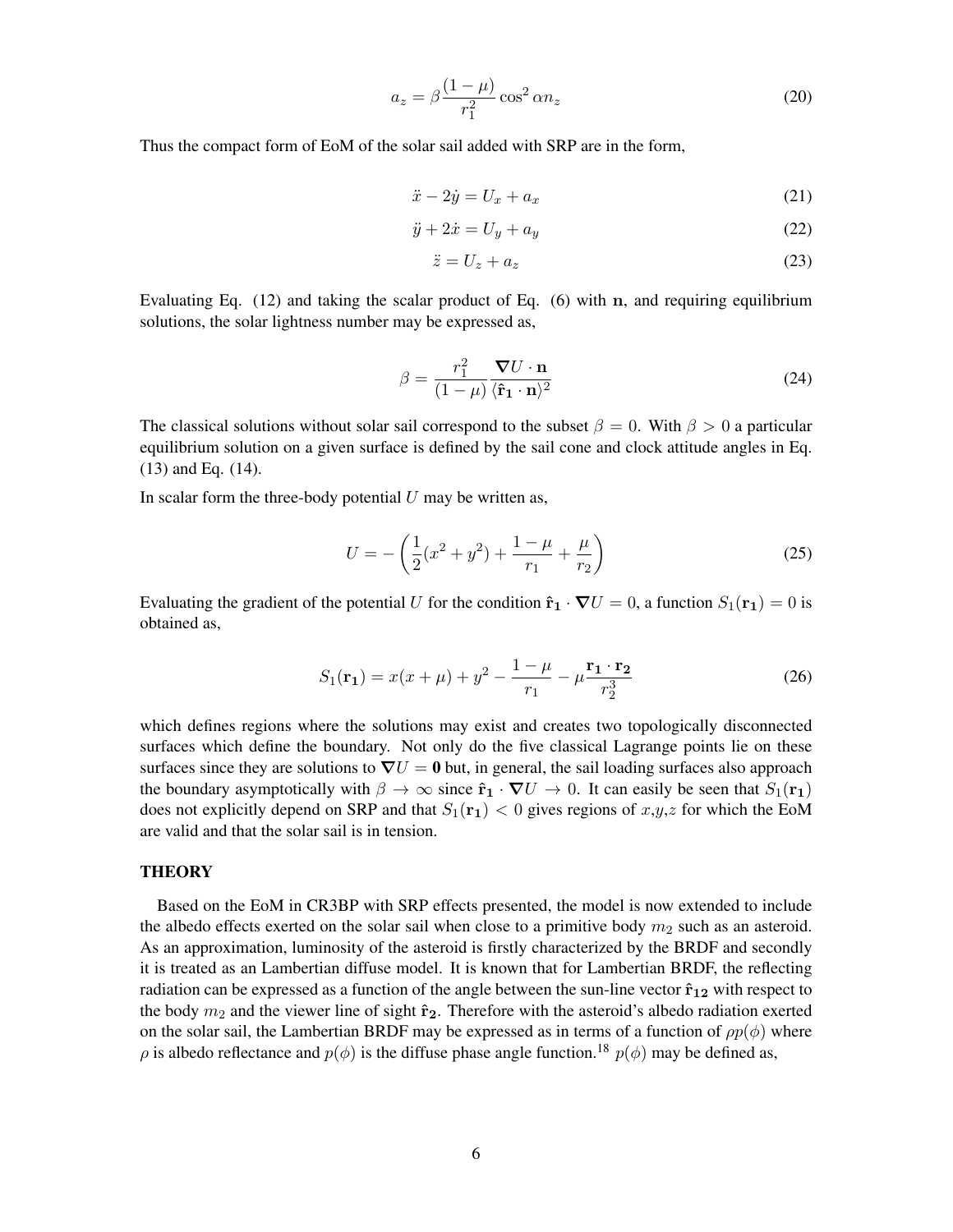$$
p(\phi) = \frac{2}{3\pi} (\sin \phi + (\pi - \phi) \cos \phi)
$$
 (27)

Several techniques have been developed to estimate albedo values.<sup>[19,](#page-18-4) [20](#page-18-5)</sup> It has been common to establish that a reasonable reflectance value for asteroids should be  $\rho = 0.1 - 0.2^{21,22}$  $\rho = 0.1 - 0.2^{21,22}$  $\rho = 0.1 - 0.2^{21,22}$  $\rho = 0.1 - 0.2^{21,22}$  and that they are treated as gray bodies, such that  $\rho$  is constant for all wavelengths, which is consistent with previous studies.<sup>[18](#page-18-3)</sup> Furthemore the technique of optical signatures have frequently used the visual magnitude system, adopted from the astronomers. This method will also be applied here and serves as an approximation tool.

The optical signature magnitude of an asteroid  $M_2$ , when approximated as a sphere, is given by

$$
M_2 = M_1 - 2.5 \log \left( \frac{d_2^2}{r_2^2} \rho p(\phi) \right)
$$
 (28)

where  $d_2$  is the diameter of the asteroid and  $r_2$  is the distance between the asteroid and the observing spacecraft. M<sub>1</sub> (optical signature magnitude of the Sun) has the visual magnitude of  $-26.73$  from the Earth.<sup>[18](#page-18-3)</sup> For a fixed diameter  $d_2$  and albedo  $\rho$  of the smaller primary  $m_2$ , a function of  $\phi$  and  $r_2$ is obtained from rearranging Eq. 28 and is of the form

$$
F(\phi, r_2, \rho; d_2) = \frac{d_2^2}{r_2^2} \rho p(\phi)
$$
\n(29)

In this paper the function  $F(\phi, r_2, \rho; d_2)$  will from now and onwards be written as F. The apparent luminosity of the asteroid can be defined in terms of the luminosity of the Sun  $m_1$  as

$$
\mathfrak{L}_2 = \mathfrak{L}_1 F \tag{30}
$$

Therefore the acceleration of the solar sail due albedo effects from the asteroid may be expressed as

$$
\mathbf{a_2} = \tilde{\beta} \frac{Gm_2}{r_2^2} \langle \hat{\mathbf{r}}_2 \cdot \mathbf{n} \rangle^2 \mathbf{n}
$$
 (31)

where

$$
\tilde{\beta} = \frac{\mathfrak{L}_2}{2\pi G m_2 c \sigma} \tag{32}
$$

The relationship between  $\beta$  and  $\tilde{\beta}$  is of the form

$$
\frac{\tilde{\beta}}{\beta} = \frac{m_1}{m_2} \frac{\mathfrak{L}_2}{\mathfrak{L}_1}
$$
\n
$$
= \frac{(1 - \mu)}{\mu} F
$$
\n(33)

$$
\Rightarrow \tilde{\beta} = \beta \frac{(1 - \mu)}{\mu} F \tag{34}
$$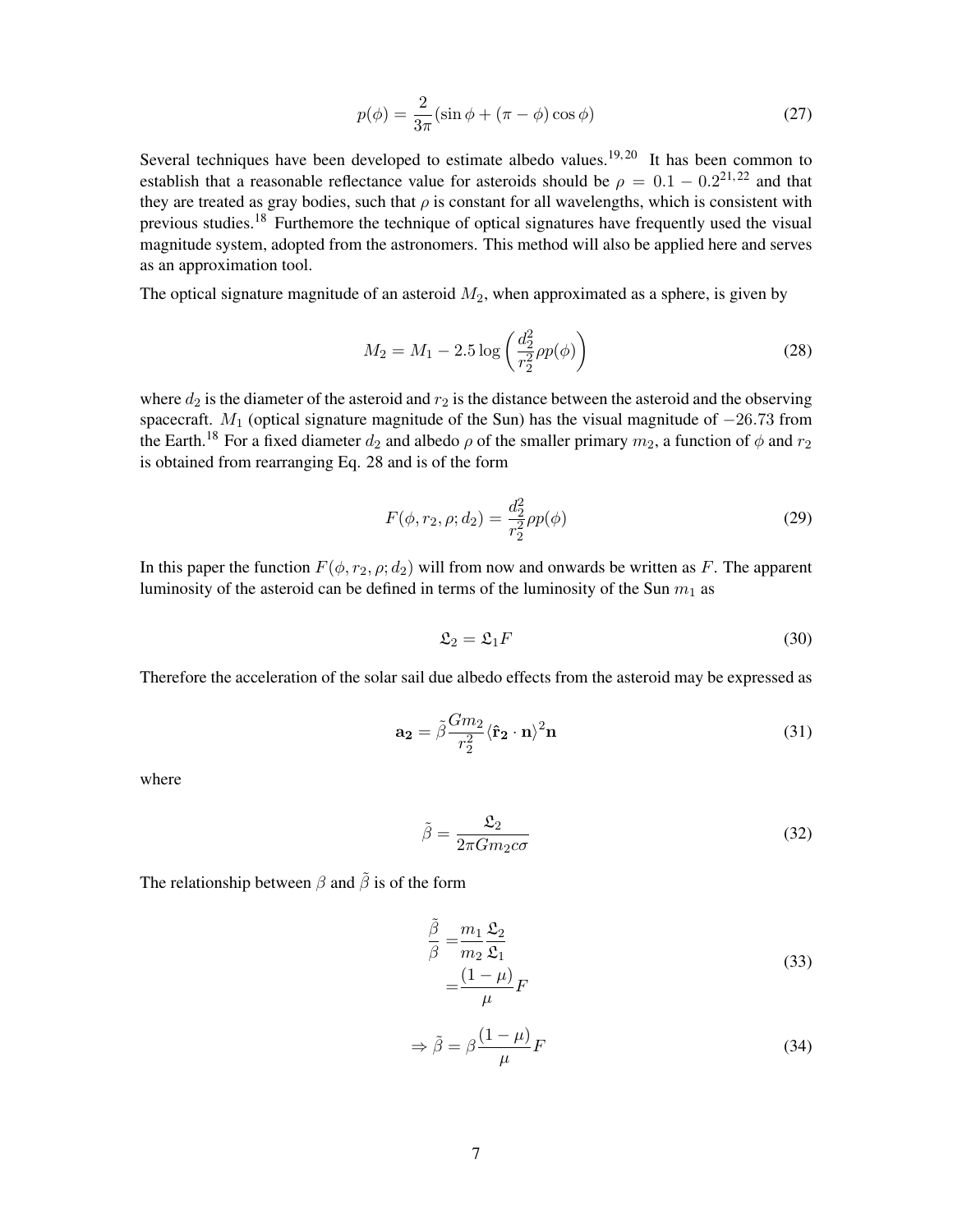With the sail cone angle  $\alpha$  and clock angle  $\gamma$  defined, the sail attitude with respect to r<sub>2</sub> can be defined as  $(\psi - \alpha)$ , and from using trigonometric identities then,

$$
\tan(\psi - \alpha) = \frac{\|\hat{\mathbf{r}}_2 \times \nabla U\|_2}{\hat{\mathbf{r}}_2 \cdot \nabla U} \n= \frac{(\|\hat{\mathbf{r}}_1 \times \hat{\mathbf{r}}_2\|_2)(\hat{\mathbf{r}}_1 \cdot \nabla U) - (\hat{\mathbf{r}}_1 \cdot \hat{\mathbf{r}}_2)(\|\hat{\mathbf{r}}_1 \times \nabla U\|_2)}{(\hat{\mathbf{r}}_1 \cdot \hat{\mathbf{r}}_2)(\hat{\mathbf{r}}_1 \cdot \nabla U) + (\|\hat{\mathbf{r}}_1 \times \hat{\mathbf{r}}_2\|_2)(\|\hat{\mathbf{r}}_1 \times \nabla U\|_2)}
$$
\n(35)

Evaluating Eq. (12) with  $a_2$  instead of  $a_1$  and taking the scalar product of Eq. (6) with n, and requiring equilibrium solutions, the solar lightness number may be expressed as

$$
\beta = \frac{\nabla U \cdot \mathbf{n}}{(1 - \mu) \left(\frac{1}{r_1^2} \langle \hat{\mathbf{r}}_1 \cdot \mathbf{n} \rangle^2 + F \frac{1}{r_2^2} \langle \hat{\mathbf{r}}_2 \cdot \mathbf{n} \rangle^2\right)}
$$
(36)

It is easy to see that with  $\rho = 0$  or  $F = 0$ , the problem is identical to the solar sail CR3BP with SRP.

Evaluating the gradient of the pseudo-potential U for the condition  $\hat{\mathbf{r}}_2 \cdot \nabla U \geq 0$ , a function  $S_2(\mathbf{r}_1) = 0$  is obtained

$$
S_2(\mathbf{r}_1) = x(x + \mu - 1) + y^2 - (1 - \mu) \frac{\mathbf{r}_2 \cdot \mathbf{r}_1}{r_1^3} - \frac{\mu}{r_2}
$$
 (37)

which defines the boundary, affected by albedo radiation pressure. The surfaces are in this case also disconnected which define the boundary to the regions of where equilibrium solutions exist. Both radiation pressure accelerations  $a_1$  and  $a_2$  cause the solar sail to operate in tension. The equilibrium solutions must exist in the intersection of the two functions  $S_1(\mathbf{r}_1) = 0$  and  $S_2(\mathbf{r}_1) = 0$  which is an extension to the two boundaries defined in Eq.26 and Eq.37. As usual with  $\nabla U = 0$ , the five classical equilibrium points can be found as the equations are reduced to the classical CR3BP.

Now that the solar sail dynamics in CR3BP with SRP have been properly defined, it is worth looking into the stability of these equilibrium solutions and how to control the spacecraft at these fixed points. However, time-variant dynamics and control of solar sail along periodic trajectories are not investigated in this paper and are left for future work.

#### Stability and Control at Libration Points

In reality, the motion of a spacecraft in CR3BP is highly nonlinear and complex. In order to investigate stability and controllability, the behavior of the system is analyzed using local linear dynamics about the chosen equilibrium points of interest (e.g. the Lagrangian points or artificial equilibrium points).[8](#page-17-7)

The equilibrium (libration) points have the coordinates  $(x_{L_i}, y_{L_i}, z_{L_i})$  which are in the rotating reference frame and  $L_i$  is the equilibrium point of interest. With perturbation the coordinates  $(\xi, \eta, \zeta)$ can be written as,

$$
\mathbf{r}_{\mathbf{L}_{\mathbf{i}}} + \delta \mathbf{r} = [(x_{Li} + \xi) (y_{Li} + \eta) (z_{Li} + \zeta)]^T
$$
\n(38)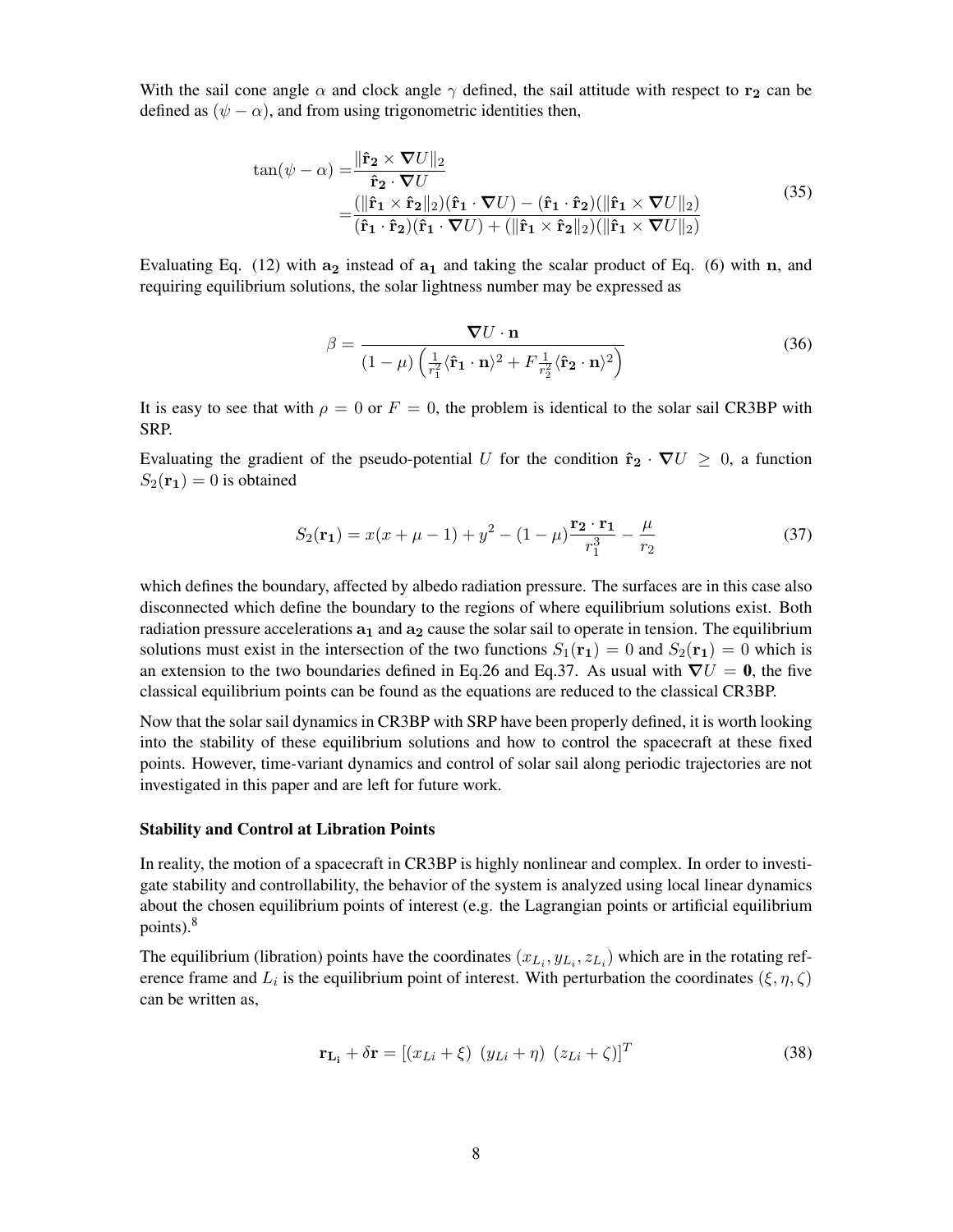With only first order terms considered, then the local solar sail EoM with respect to the equilibrium points at  $r_{L_i}$  (denoted with '\*') can be expressed as,

$$
\ddot{\xi} - 2\dot{\eta} = (U_{xx}^* + a_{1,xx}^*)\xi + (U_{xy}^* + a_{1,xy}^*)\eta + (U_{xz}^* + a_{1,xz}^*)\zeta
$$
\n(39)

$$
\ddot{\eta} + 2\dot{\xi} = (U_{yx}^* + a_{1,yx}^*)\xi + (U_{yy}^* + a_{1,yy}^*)\eta + (U_{yz}^* + a_{1,yz}^*)\zeta
$$
\n(40)

$$
\ddot{\zeta} = (U_{zx}^* + a_{1,zx}^*)\xi + (U_{zy}^* + a_{1,zy}^*)\eta + (U_{zz}^* + a_{1,zz}^*)\zeta \tag{41}
$$

where  $U_{jk} = \frac{\partial U}{\partial j \partial k}$  and  $U_{jk}^* = U_{jk}|_{L_i}$  where  $(j, k) \in (x, y, z)$ . The second partials of the acceleration is defined as  $a_{1,jk} = \frac{\partial a_1}{\partial j \partial k}$  and is the kth derivative of the jth component, and furthermore  $a_{1,jk}^* = a_{1,jk}|_{L_i}.$ 

In state space form this can be written as,

$$
\dot{\tilde{\mathbf{x}}} = \mathbf{A}\tilde{\mathbf{x}} \tag{42}
$$

where the state vector is defined as  $\tilde{\mathbf{x}} = [\xi \eta \zeta \dot{\xi} \dot{\eta} \dot{\zeta}]^{T}$  and the state matrix is defined as

$$
\mathbf{A} = \begin{bmatrix} \mathbf{0}_{3 \times 3} & \mathbb{I}_{3 \times 3} \\ \mathbf{T} & \mathbf{N} \end{bmatrix} \tag{43}
$$

where

$$
\mathbf{T} = \begin{bmatrix} U_{xx} + a_{1,xx} & U_{xy} + a_{1,xy} & U_{xz} + a_{1,xz} \\ U_{yx} + a_{1,yx} & U_{yy} + a_{1,yy} & U_{yz} + a_{1,yz} \\ U_{zx} + a_{1,zx} & U_{zy} + a_{1,zy} & U_{zz} + a_{1,zz} \end{bmatrix}
$$
(44)

$$
\mathbf{N} = \begin{bmatrix} 0 & 2 & 0 \\ -2 & 0 & 0 \\ 0 & 0 & 0 \end{bmatrix}
$$
 (45)

For a nontrivial solution, then taking  $det(A) = 0$  gives the characteristic polynomial<sup>[8](#page-17-7)</sup>

$$
\mathfrak{P}(\lambda) = \sum_{j=0}^{6} q_j \lambda^{6-j} \tag{46}
$$

From evaluating the characteristic polynomial, the solutions to the local linear dynamics about the equilibrium point  $L_i$  will have the following form,<sup>[17](#page-18-2)</sup>

$$
\xi(t) = \sum_{i=1}^{6} k_i e^{\lambda_i t} \tag{47}
$$

$$
\eta(t) = \sum_{i=1}^{6} l_i e^{\lambda_i t} \tag{48}
$$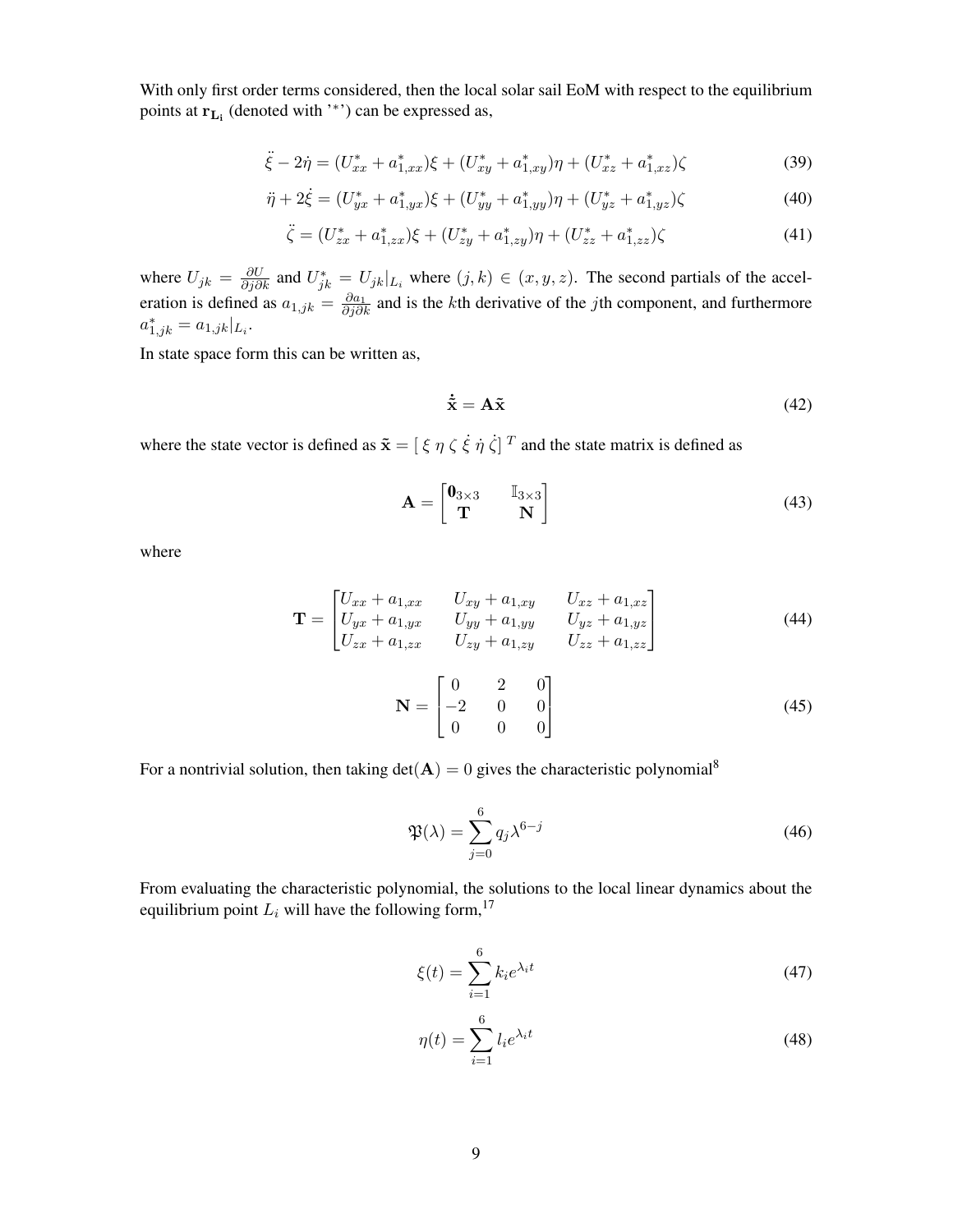$$
\zeta(t) = \sum_{i=1}^{6} m_i e^{\lambda_i t} \tag{49}
$$

where  $\lambda_{i=1,\dots,6}$  represent the eigenvalues of the **A** matrix. If the selected point is an equilibrium point defined in the  $\hat{x} - \hat{y}$  plane then,

$$
U_{xz}^* + a_{1,xz}^* = U_{yz}^* + a_{1,yz}^* = U_{zx}^* + a_{1,zx}^* = U_{zy}^* + a_{1,zy}^* = 0
$$
\n
$$
(50)
$$

Likewise for  $\hat{x} - \hat{z}$  plane then,

$$
U_{xy}^* + a_{1,xy}^* = U_{yz}^* + a_{1,yz}^* = U_{yx}^* + a_{1,yx}^* = U_{zy}^* + a_{1,zy}^* = 0
$$
\n
$$
(51)
$$

This results in decoupling of the out-of-plane equations associated with  $\zeta$ , thus the relationship between  $k_i$  and  $l_i$  in the  $\hat{\mathbf{x}} - \hat{\mathbf{y}}$  plane can be written as,

$$
l_i = \frac{\lambda_i^2 - (U_{xx}^* + a_{1,xx}^*)}{2\lambda_i + (U_{xy}^* + a_{1,xy}^*)} k_i
$$
\n<sup>(52)</sup>

Based on Lyapunov Stability Theory then the following statements are true,<sup>[23](#page-18-8)</sup>

- i) **A** is *Lyapunov stable* if spec(**A**)  $\subset$  **CLHP** and, if  $\lambda_{i=1,\dots,6} \in \text{spec}(\mathbf{A})$  and **Re**  $(\lambda_i) = 0$ , then  $\lambda_i$ is semisimple (algebraic multiplicity  $=$  geometric multiplicity).
- ii) **A** is *semistable* if spec(**A**) ⊂ OLHP  $\cup$  {0} and, if 0 ∈ spec(**A**) then 0 is semisimple.
- iii) **A** is *asymptotically stable* if spec( $A$ )  $\subset$  OLHP.
- iv) A is *unstable* if A is not Lyapunov stable.

where spec(A) is the spectrum of A containing the its eigenvalues  $\lambda_{i=1,\dots,6}$ , CLHP is the closed left half complex plane i.e.  $\text{Re}(\lambda_i) \leq 0$ , OLHP is the open left half complex plane i.e.  $\text{Re}(\lambda_i) < 0$ .

It is known that in the system without SRP the collinear libration points,  $L_1, L_2, L_3$ , are unstable and the initial conditions can at best be chosen such that the eigenvalues are not excited, meaning Lyapunov stability near the collinear points. $^{24}$  $^{24}$  $^{24}$ 

The coefficients of the polynomial  $\mathfrak{P}(\lambda)$  are given by,<sup>[8](#page-17-7)</sup>

$$
q_6 = \mathbf{T}_{11}^*(\mathbf{T}_{22}^* \mathbf{T}_{33}^* - \mathbf{T}_{23}^* \mathbf{T}_{32}^*) - \mathbf{T}_{12}^*(\mathbf{T}_{33}^* \mathbf{T}_{21}^* - \mathbf{T}_{23}^* \mathbf{T}_{31}^*) - \mathbf{T}_{13}^*(\mathbf{T}_{22}^* \mathbf{T}_{31}^* - \mathbf{T}_{21}^* \mathbf{T}_{32}^*)
$$
 (53a)  
\n
$$
q_5 = 2\mathbf{T}_{33}^*(\mathbf{T}_{21}^* \mathbf{T}_{12}^*) + 2(\mathbf{T}_{32}^* \mathbf{T}_{13}^* - \mathbf{T}_{23}^* \mathbf{T}_{31}^*)
$$
 (53b)

$$
q_4 = \mathbf{T}_{11}^* \mathbf{T}_{22}^* + \mathbf{T}_{11}^* \mathbf{T}_{33}^* + \mathbf{T}_{23}^* \mathbf{T}_{32}^* - \mathbf{T}_{13}^* \mathbf{T}_{31}^* - \mathbf{T}_{12}^* \mathbf{T}_{21}^* + 4 \mathbf{T}_{33}^* \tag{53c}
$$

$$
q_3 = 2(\mathbf{T}_{21}^* - \mathbf{T}_{12}^*)
$$
\n
$$
(53d)
$$

$$
q_2 = \mathbf{T}_{11}^* + \mathbf{T}_{22}^* + \mathbf{T}_{33}^* + 4 \tag{53e}
$$

$$
q_1 = 0 \tag{53f}
$$

$$
q_0 = 1 \tag{53g}
$$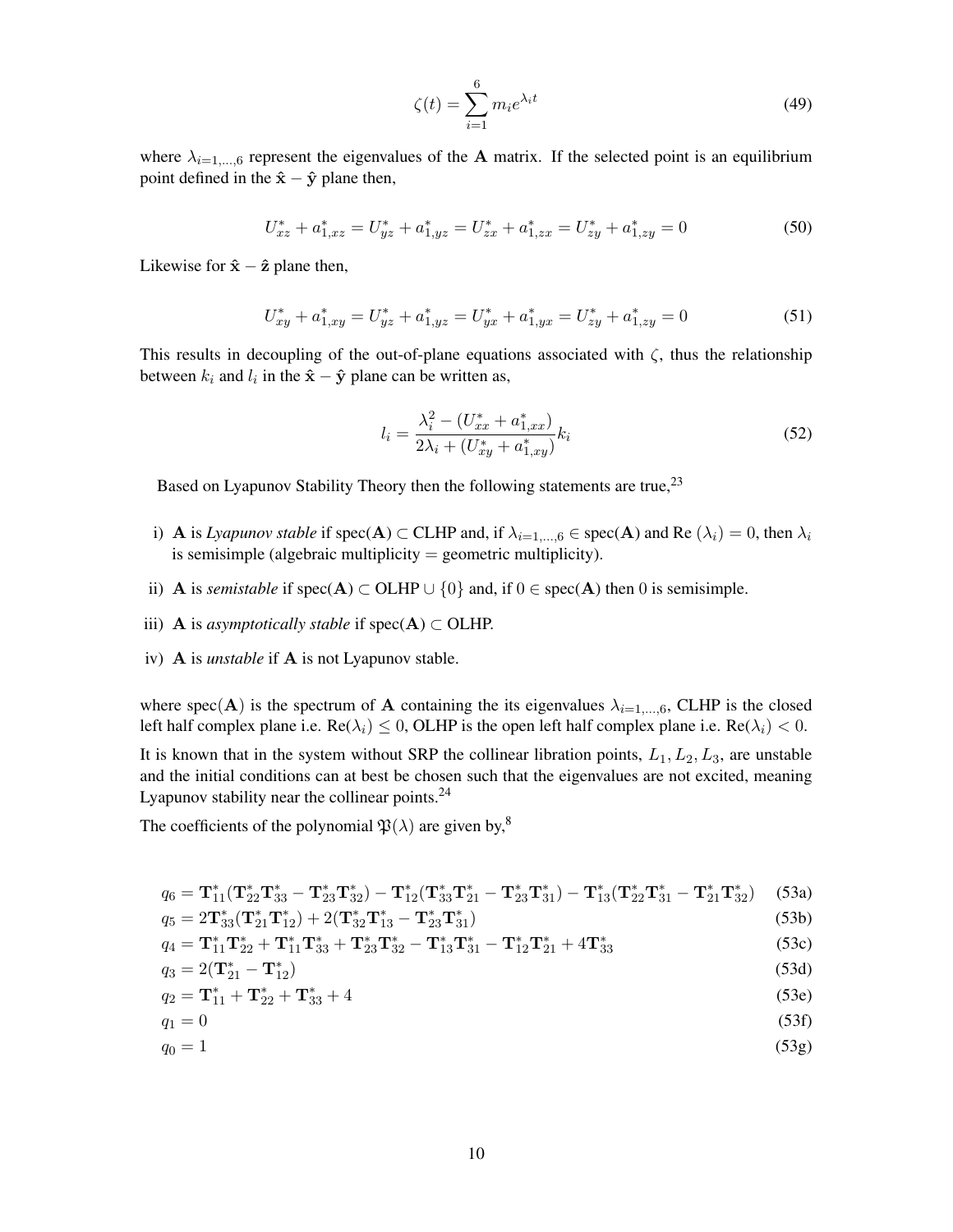To check if the system is stable then according to the Routh-Hurwitz criterion, then for a nth-degree polynomial  $\mathfrak{P}(\lambda)$ , all coefficients  $q_i$  must exist  $(q_i \neq 0)$ , be positive  $q_i > 0$  and if there is any sign change in the Routh Array then it means that the system is unstable. Looking at the Eq.53a-53g implies that at least one eigenvalue will not lie in CLHP since  $q_1 = 0$ . Thus the system is naturally unstable. Substituting for purely imaginary eigenvalues  $\lambda = \iota \kappa \; (\iota = \sqrt{-1})$ , the characteristic polynomial becomes,[8](#page-17-7)

$$
\mathfrak{P}(\iota\kappa) = -\kappa^6 + q_2\kappa^4 - \iota q_3\kappa^3 - q_4\kappa^2 + \iota q_5\kappa + q_6 \tag{54}
$$

For the condition  $\mathfrak{B}(\lambda) = 0$  then both real and purely imaginary parts are identically zero, thus,

$$
\kappa^6 + q_2 \kappa^4 - q_4 \kappa^2 + q_6 = 0 \tag{55a}
$$

$$
\iota \kappa (q_5 - \kappa^2 q_3) = 0 \tag{55b}
$$

Six solutions appear from this set of equations with  $\kappa_i^2 > 0$ ,  $i = (1, ..., 6)$ . With  $\kappa_1 = 0$  and  $\kappa_{2,3} = \pm \sqrt{\frac{q_5}{q_3}}$ , the solution  $\kappa$  is not a consistent solution. The latter equation can be satisfied if  $q_3 = q_5 = 0$  and are then represented as conjugate pairs in the first equation which may or may not have real solutions. In order to have Lyapunov stability then, by necessity,  $q_3 = 0 \Rightarrow (\mathbf{B}_{21}^* - \mathbf{B}_{12}^*) =$ 0. Since potential is conservative  $U_{yx} - U_{xy} = 0$ , such that  $q_3 = 0 \Rightarrow (a_{1,yx} - a_{1,xy}) = 0$ . With  $q_5 = 0$  it is also required that  $(a_{1,zx} - a_{1,xz}) = 0$  and  $(a_{1,yz} - a_{1,zy}) = 0$ . This implies that  $\beta = 0$ or

$$
\nabla \times \mathbf{a_1} = \mathbf{0} \tag{56}
$$

Only for conservative systems is the curl of a vector zero. This implies that solar radiation pressure must be conservative and must be derived from some scalar potential.<sup>[8](#page-17-7)</sup> A requirement for Lyapunov stability is therefore that solar radiation pressure force is zero, i.e.  $\beta = 0$ , or the problem is conservative, i.e.  $\alpha = 0^{\circ}$ . Although the equilibrium solutions are in general unstable, they are controllable using either feedback to the sail attitude or trims to the sail area. Enforcing local linear stability, i.e. all  $\text{Re}(\lambda_i) < 0$ , can be done by pole placement method or optimal control.

In this paper the sail position and velocity controllability will be investigated using the solar sail attitude as the control input, which is considered to be more practical than trimming area of the solar sail by varying  $\beta$  as there is more flexibility in changing the attitude by two control variables only. Nevertheless, in future work, it is worth to examine controllability with three control variables as the thrust of the solar sail has three components.<sup>[17](#page-18-2)</sup> The sail orientation control variables are defined such that the input is,

$$
\mathbf{u}^* + \delta \mathbf{u} = [\alpha_{L_i} + \delta \alpha \ \gamma_{L_i} + \delta \gamma]^T \tag{57}
$$

where  $\alpha_{L_i}$  and  $\gamma_{L_i}$  are the nominal sail angles corresponding to the libration point of interest. Thus the state space form becomes,

$$
\dot{\tilde{\mathbf{x}}} = \mathbf{A}\tilde{\mathbf{x}} + \mathbf{B}\delta\mathbf{u}
$$
 (58)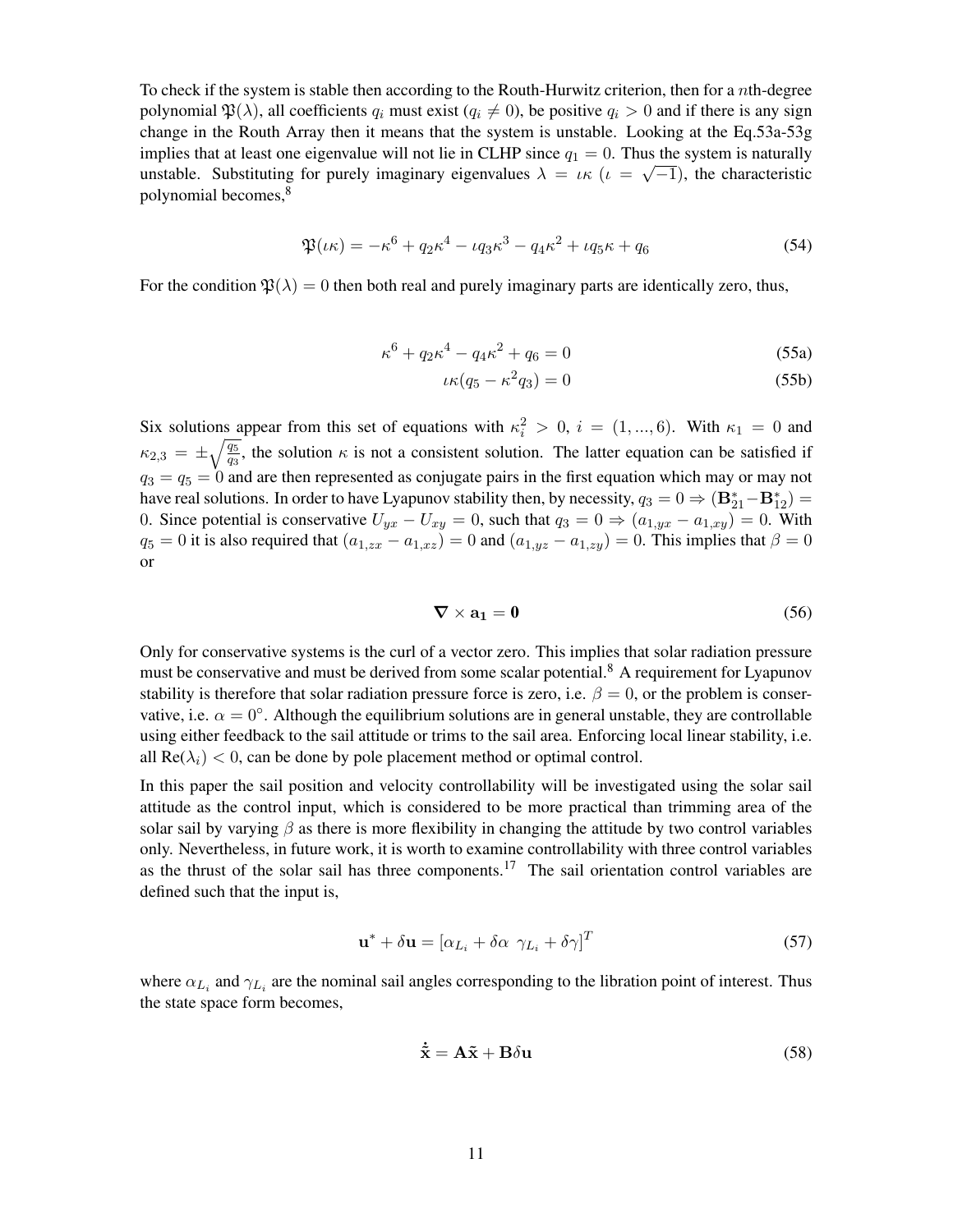where  $A$  is the same as before and  $B$  has the form,

$$
\mathbf{B} = \begin{bmatrix} 0 & 0 \\ 0 & 0 \\ 0 & 0 \\ a_{1,x\alpha}^* & a_{1,x\gamma}^* \\ a_{1,y\alpha}^* & a_{1,y\gamma}^* \\ a_{1,z\alpha}^* & a_{1,z\gamma}^* \end{bmatrix}
$$
(59)

The controllability matrix  $\mathbf{\Gamma} \in \mathbb{R}^{6 \times 12}$  can be written as,

$$
\Gamma = \left[ \mathbf{B} \mathbf{A} \mathbf{B} \mathbf{A}^2 \mathbf{B} \mathbf{A}^3 \mathbf{B} \mathbf{A}^4 \mathbf{B} \mathbf{A}^5 \mathbf{B} \right] \tag{60}
$$

For the system to be completely controllable, then for  $\mathbf{A} \in \mathbb{R}^{6 \times 6}$  and  $\mathbf{B} \in \mathbb{R}^{6 \times 2}$  the following is a necessary and sufficient condition,

$$
rank(\Gamma) = 6 \tag{61}
$$

It is found that  $\Gamma$  has full rank if the solar sail is not oriented parallell to the SRP force (when  $\alpha = \pm 90^{\circ}$ ).<sup>[8](#page-17-7)</sup> Since,

$$
\mathbf{B} \neq \mathbf{0}_{6 \times 2} \tag{62}
$$

if  $\hat{\mathbf{r}}_1 \cdot \mathbf{n} \neq 0$ , then this implies that the columns of  $\Gamma$  are linearly independent, thus rank( $\Gamma$ ) = 6 and the system is completely controllable. If  $\hat{\mathbf{r}}_1 \cdot \mathbf{n} = 0$  or equivalently  $\alpha = \pm 90^{\circ}$ , then the input has no influence on the state dynamics and the system is uncontrollable.

## Stability and Control at Libration Points with Albedo Radiation

With the asteroid reflecting radiative forces, then now the perturbations will be induced by additional effects from the albedo radiation exerted on the solar sail. Thus the state matrix A will change and referring to Eq. 44, the T matrix will have the form,

$$
\mathbf{T} = \begin{bmatrix} U_{xx} + a_{1,xx} + a_{2,xx} & U_{xy} + a_{1,xy} + a_{2,xy} & U_{xz} + a_{1,xz} + a_{2,xz} \\ U_{yx} + a_{1,yx} + a_{2,yx} & U_{yy} + a_{1,yy} + a_{2,yy} & U_{yz} + a_{1,yz} + a_{2,yz} \\ U_{zx} + a_{1,zx} + a_{2,zx} & U_{zy} + a_{1,zy} + a_{2,zy} & U_{zz} + a_{1,zz} + a_{2,zz} \end{bmatrix}
$$
(63)

With only first order terms considered, then the perturbation EoM with respect to the equilibrium point can now be expressed as,

$$
\ddot{\xi} - 2\dot{\eta} = (U_{xx}^* + a_{1,xx}^* a_{2,xx}^*)\xi + (U_{xy}^* + a_{1,xy}^* + a_{2,xy}^*)\eta + (U_{xz}^* + a_{1,xz}^* + a_{2,xz}^*)\zeta \tag{64}
$$

$$
\ddot{\eta} + 2\dot{\xi} = (U_{yx}^* + a_{1,yx}^* + a_{2,yx}^*)\xi + (U_{yy}^* + a_{1,yy}^* + a_{2,yy}^*)\eta + (U_{yz}^* + a_{1,yz}^* + a_{2,yz}^*)\zeta \tag{65}
$$

$$
\ddot{\zeta} = (U_{zx}^* + a_{1,zx}^* + a_{2,zx}^*)\xi + (U_{zy}^* + a_{1,zy}^* + a_{2,zy}^*)\eta + (U_{zz}^* + a_{1,zz}^* + a_{2,zz}^*)\zeta \tag{66}
$$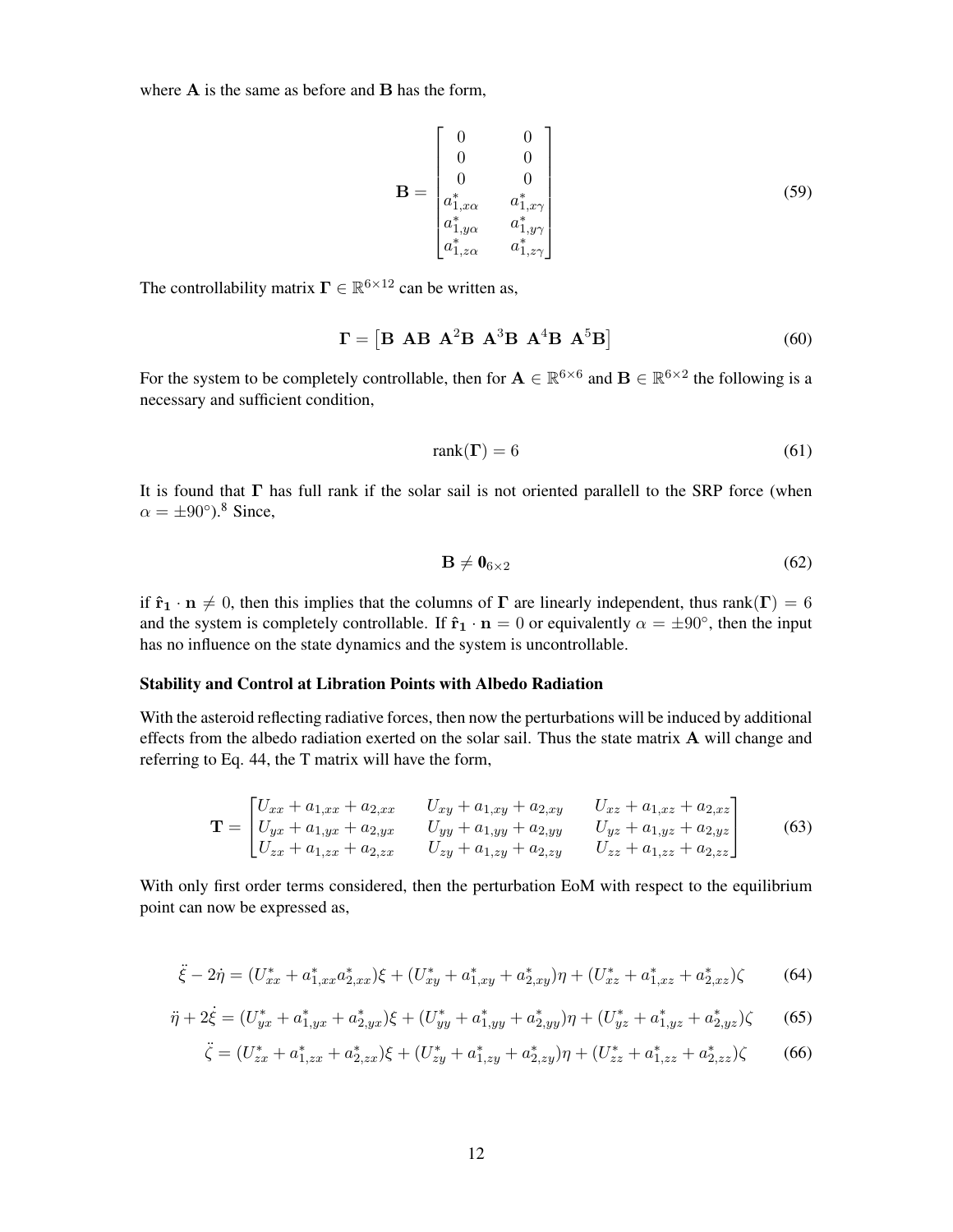where  $a_{j,kl} = \frac{\partial a_j}{\partial k \partial l}$  and is the *l*th derivative of the *k*th component of the radiation acceleration vector  $\mathbf{a_j}$  with respect to body  $m_j$   $j \in (1,2)$ , and furthermore  $a_{j,kl}^* = a_{j,kl}|_{L_i}$ .

By applying the Routh-Hurwitz criterion in the same manner as previously, it is found that the coefficients of the polynomial  $\mathfrak{P}(\lambda)$  are given by,

$$
q_6 = \mathbf{T}_{11}^* (\mathbf{T}_{22}^* \mathbf{T}_{33}^* - \mathbf{T}_{23}^* \mathbf{T}_{32}^*) - \mathbf{T}_{12}^* (\mathbf{T}_{33}^* \mathbf{T}_{21}^* - \mathbf{T}_{23}^* \mathbf{T}_{31}^*) - \mathbf{T}_{13}^* (\mathbf{T}_{22}^* \mathbf{T}_{31}^* - \mathbf{T}_{21}^* \mathbf{T}_{32}^*)
$$
(67a)

$$
q_5 = 2\mathbf{T}_{33}^*(\mathbf{T}_{21}^*\mathbf{T}_{12}^*) + 2(\mathbf{T}_{32}^*\mathbf{T}_{13}^* - \mathbf{T}_{23}^*\mathbf{T}_{31}^*)
$$
(67b)

$$
q_4 = \mathbf{T}_{11}^* \mathbf{T}_{22}^* + \mathbf{T}_{11}^* \mathbf{T}_{33}^* + \mathbf{T}_{23}^* \mathbf{T}_{32}^* - \mathbf{T}_{13}^* \mathbf{T}_{31}^* - \mathbf{T}_{12}^* \mathbf{T}_{21}^* + 4 \mathbf{T}_{33}^* \tag{67c}
$$

$$
q_3 = 2(\mathbf{T}_{21}^* - \mathbf{T}_{12}^*)
$$
\n(67d)

$$
q_2 = \mathbf{T}_{11}^* + \mathbf{T}_{22}^* + \mathbf{T}_{33}^* + 4 \tag{67e}
$$

$$
q_1 = 0 \tag{67f}
$$

$$
q_0 = 1 \tag{67g}
$$

Looking at the Eq. 67a-67g implies that at least one eigenvalue will not lie in CLHP since  $q_1 = 0$ . Thus the system is naturally unstable. Substituting for purely imaginary eigenvalues, the characteristic polynomial becomes,

$$
\mathfrak{P}(\iota \kappa) = -\kappa^6 + q_2 \kappa^4 - \iota q_3 \kappa^3 - q_4 \kappa^2 + \iota q_5 \kappa + q_6 \tag{68}
$$

For the condition  $\mathfrak{B}(\lambda) = 0$  then both real and purely imaginary parts are identically zero, thus,

$$
\kappa^6 + q_2 \kappa^4 - q_4 \kappa^2 + q_6 = 0 \tag{69a}
$$

$$
\iota \kappa (q_5 - \kappa^2 q_3) = 0 \tag{69b}
$$

Six solutions appear from this set of equations with  $\kappa_i^2 > 0$ ,  $i = (1, ..., 6)$ . With  $\kappa_1 = 0$  and  $\kappa_{2,3} =$  $\pm\sqrt{\frac{q_5}{q_3}}$ , the solution  $\kappa$  is not a consistent solution. The latter equation can be satisfied if  $q_3=q_5=0$ and are then represented as conjugate pairs in the first equation which may or may not have real solutions. In order to have Lyapunov stability then, by necessity,  $q_3 = 0 \Rightarrow (\mathbf{B}_{21}^* - \mathbf{B}_{12}^*) = 0$ . Since potential is conservative  $U_{yx}-U_{xy}=0$ , such that  $q_3=0 \Rightarrow (a_{1,yx}+a_{2,yx}-a_{1,xy}-a_{2,xy})=0$ . With  $q_5 = 0$  it is also required that  $(a_{1,zx} + a_{2,zx} - a_{1,xz} - a_{2,xz}) = 0$  and  $(a_{1,yz} + a_{2,yz} - a_{1,zy} - a_{2,zy}) = 0$ . This implies that  $\beta = 0$  or,

$$
\nabla \times \mathbf{a_1} + \nabla \times \mathbf{a_2} = \mathbf{0} \tag{70}
$$

$$
\Rightarrow \nabla \times \mathbf{a_1} = -\nabla \times \mathbf{a_2} \tag{71}
$$

Similar to the CR3BP with SRP acceleration  $a_1$  only, this implies that the solar radiation pressure from both  $a_1$  and  $a_2$  must be either conservative or one of the accelerations must be balanced by opposite curl. A requirement for Lyapunov stability is therefore that solar radiation pressure force is zero, i.e.  $\beta = 0$ , or the problem is conservative, i.e.  $\alpha = 0^{\circ}$  and  $\psi = 90^{\circ}$ , or the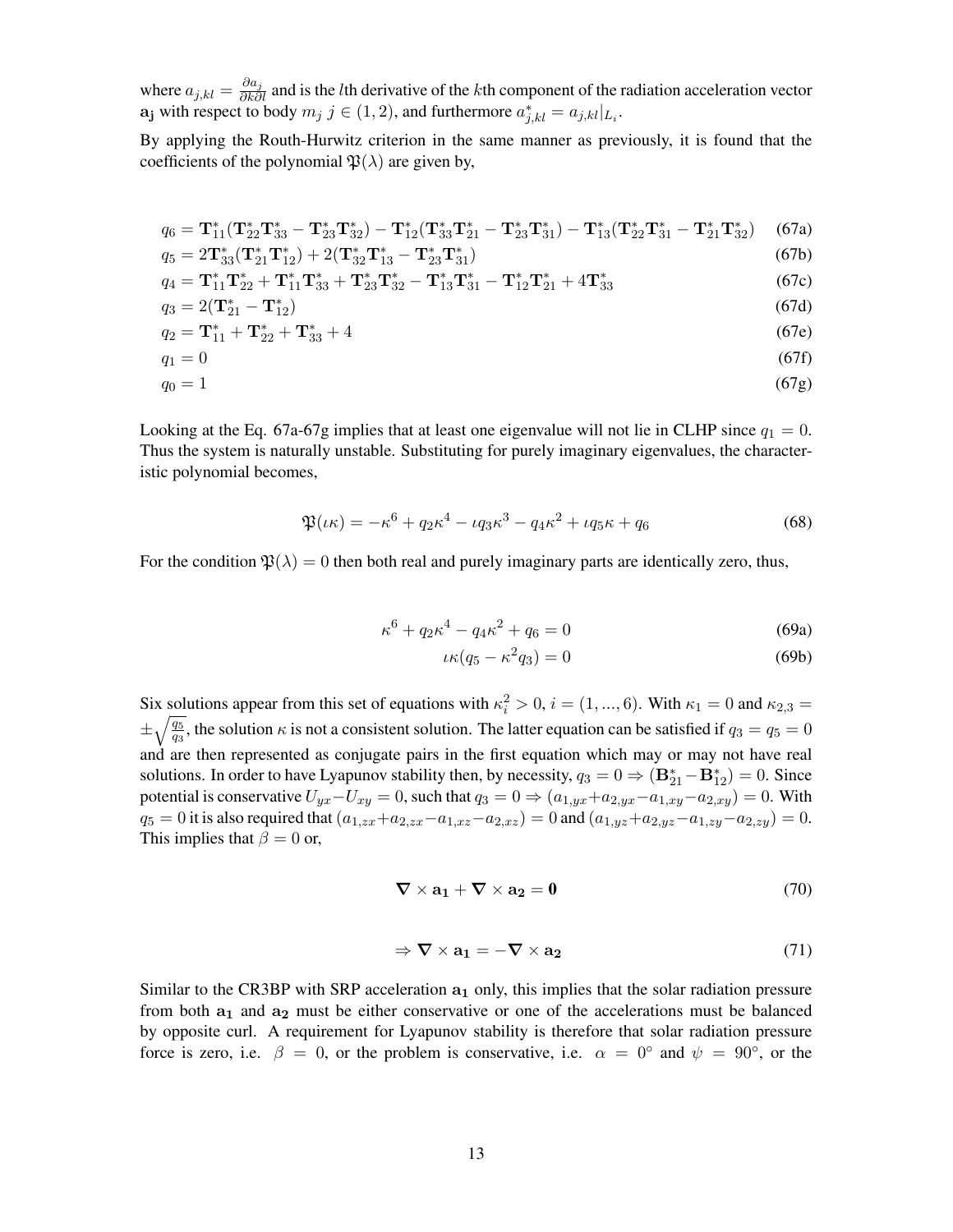radiation pressure accelerations are balanced, i.e.  $a_1 = -a_2$ . The modified stability characteristics are part of contribution (c). Although the equilibrium solutions are in general still unstable, they are controllable using either feedback to the sail attitude or trims to the sail area. Enforcing local linear stability, i.e. all eigenvalues to be  $\text{Re}(\lambda_i) < 0$ , can be done by pole placement method or optimal control.

With the same control variables as defined in Eq. 57 and referring to Eq. 59, the **B** matrix will now have the form:

$$
\mathbf{B} = \begin{bmatrix} 0 & 0 & 0 \\ 0 & 0 & 0 \\ a_{1, x\alpha}^* + a_{2, x\alpha}^* & a_{1, x\gamma}^* + a_{2, x\gamma}^* \\ a_{1, y\alpha}^* + a_{2, y\alpha}^* & a_{1, y\gamma}^* + a_{2, y\gamma}^* \\ a_{1, z\alpha}^* + a_{2, z\alpha}^* & a_{1, z\gamma}^* + a_{2, z\gamma}^* \end{bmatrix} \tag{72}
$$

where  $a_{j,kl} = \frac{\partial a_j}{\partial k \partial l}$  and is the *l*th derivative of the *k*th component of the radiation acceleration vector  $\mathbf{a_j}$  with respect to body  $m_j$ ,  $j \in (1,2)$ , and furthermore  $a_{j,kl}^* = a_{j,kl}|_{L_i}$ .

It is found that the modified controllability matrix  $\Gamma$  has full rank except when the solar sail is not oriented parallell to the radiation forces from  $m_1$  and  $m_2$  having the properties  $\hat{\mathbf{r}}_1 \cdot \mathbf{n} = 0$ and  $\hat{\mathbf{r}}_2 \cdot \mathbf{n} = 0$  (when  $\alpha = \pm 90^\circ$  and  $\psi = 0^\circ$ ), which is naturally similar to the CR3BP with SRP acceleration  $a_1$  alone when the system is uncontrollable if  $\hat{\mathbf{r}}_1 \cdot \mathbf{n} = 0$ . This is another part of the contribution (c) in this paper. This implies that the columns of  $\Gamma$  are linearly independent if  $\mathbf{\hat{r}}_1 \cdot \mathbf{n} \neq 0$  and  $\mathbf{\hat{r}}_2 \cdot \mathbf{n} \neq 0$  simultaneously, thus rank( $\mathbf{\Gamma}$ ) = 6 and the system is completely controllable.

If the system is completely controllable, then a feedback gain  $K$  may be constructed from pole placement by arbitrarily placing eigenvalues such that  $Re(\lambda_i) < 0$  or optimal control such that the closed-loop system  $A_{cl} = (A + BK)$  is asymptotically stable.

## NUMERICAL RESULTS

Analyzing the planar CR3BP for two separate cases:  $y = 0$  and  $z = 0$  the solar sail in the Sun-Asteroid system with varying  $\beta$  and orientations  $(\alpha, \gamma)$ , it is clear that the classical libration points  $L_{1,\dots,5}$  are replaced by infinitely many artificial equilibrium points when including radiation pressure from both the Sun and the asteroid.

For the results discussed here, the mass ratio is chosen to be  $\mu \approx 1.302543991786095 \times 10^{-10}$ ,  $\rho = 0.2$ ,  $d_2 = 525.4 \text{ km}$  and  $r_{12} = 353.268 \times 10^6 \text{ km}$  which are geometrical and physical parameters equivalent to an asteroid representing Vesta, which is a large asteroid residing in the asteroid field. Previous studies have been made on how SRP generates artificial equilibrium points, however, with albedo radiation these equilibrium points change considerably and solar lightness number contours become altered due to Lambertian BRDF reflectance as a function of  $\phi$  and  $r_2$ . The chosen region to investigate is in the vicinity of  $L_1$  and  $L_2$ .

Figure 3 and 4 shows some of the equilibrium solutions or contours of solar sail lightness number  $\beta$ in the CR3BP with SRP only in the  $\hat{x}-\hat{y}$  plane and  $\hat{x}-\hat{z}$  plane, respectively. Highlighted contours are  $a : \beta = 0.0008$ ,  $b : \beta = 0.008$ ,  $c : \beta = 0.03$ ,  $d : \beta = 0.3$ , similarly reproduced as in other literature.<sup>[8,](#page-17-7) [16,](#page-18-1) [17,](#page-18-2) [24](#page-18-9)</sup> The dashed boundaries  $S_1(\mathbf{r}_1)$  define the shaded areas where the β-contours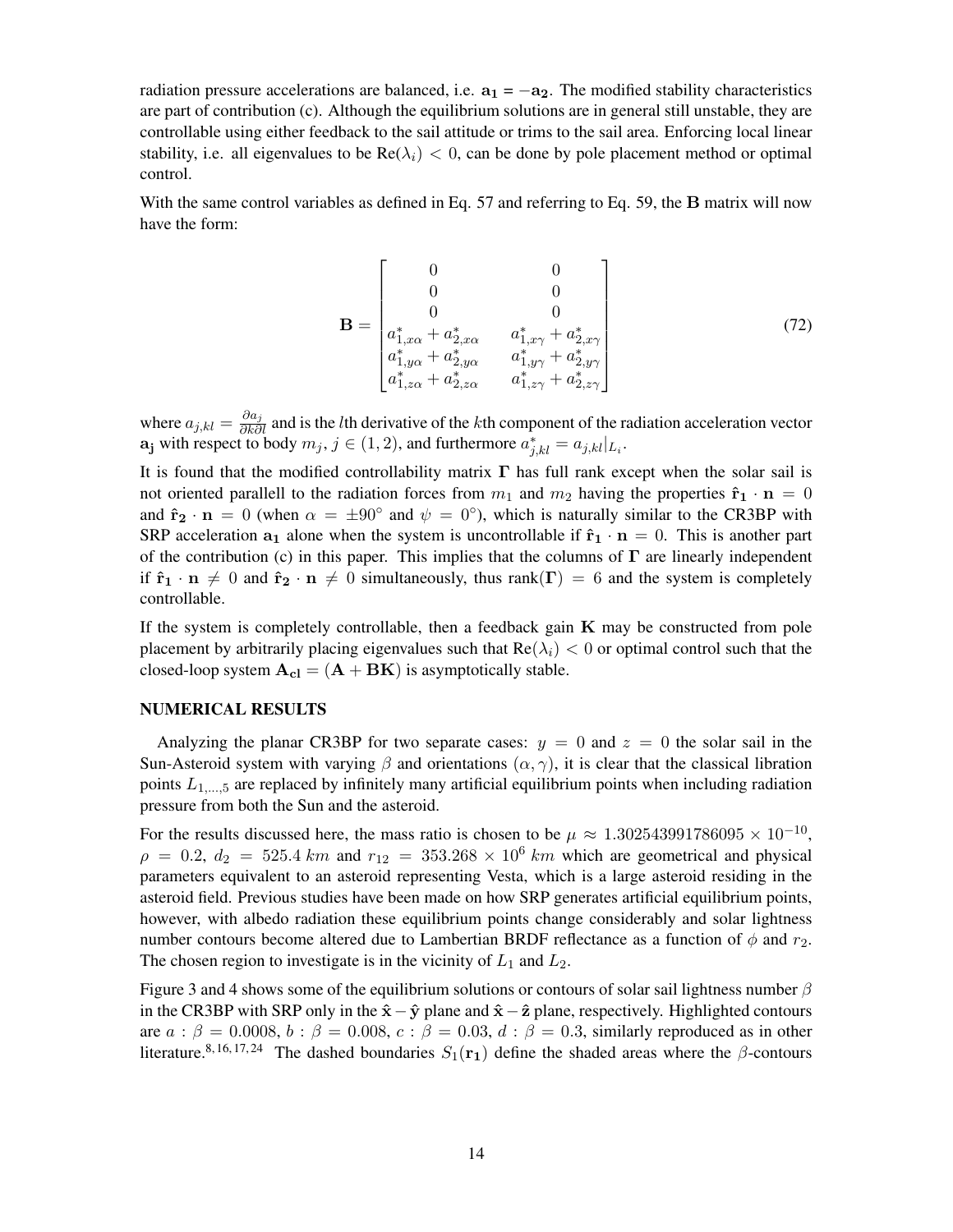

Figure 3. Solar Sail Lightness Number  $\beta$ –Contours in  $\hat{x} - \hat{y}$  and  $\hat{x} - \hat{y}$  Plane



Figure 4. Solar Sail Lightness Number  $\beta$ –Contours in  $\hat{x} - \hat{z}$  Plane

cannot exist as  $\mathbf{r}_1 \cdot \mathbf{n} \geq 0$  and touch the mass  $m_2$  and the collinear points  $L_1$  and  $L_2$ , corresponding to the classical solutions with  $\nabla U = 0$  or  $\alpha = 90^{\circ}$ .

The result clearly complies with the theory, however, since  $\mu$  is very small then this renders more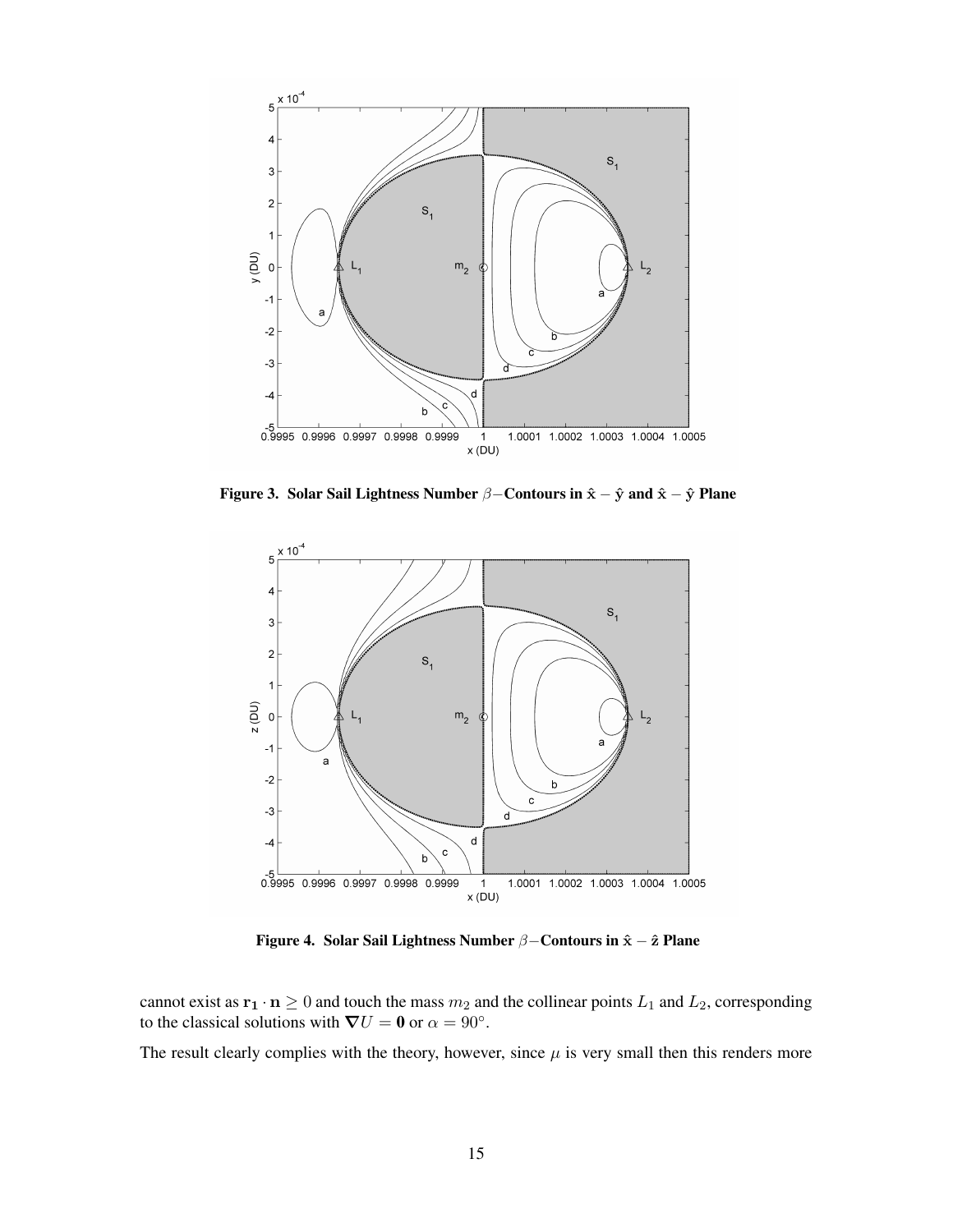flexible solar sail surfing for small numbers of  $\beta$  than for large  $\beta$ , demonstrated to be on the order of 10 less than the Sun-Earth system.<sup>[8](#page-17-7)</sup> What this practically means is that the solar radiation pressure force is smaller than the solar gravitational force or for a balance between the solar radiation pressure force and the solar gravitational force, the area to mass ratio is smaller meaning a smaller solar sail is required for a specific mass. When  $0.03 \le \beta \le 1$ , the contours do not change considerably and thus sail surfing is restricted. If  $0 \le \beta \le 1$  then the contour shows a 3D nested torus projected onto the  $\hat{\mathbf{x}} - \hat{\mathbf{y}}$  or  $\hat{\mathbf{x}} - \hat{\mathbf{z}}$  plane. However for  $\beta > 1$ , then the inner radius of the torus disappears. As  $\beta \to \infty$ , the libration surfaces approach the boundary  $S_1(\mathbf{r}_1)$ .



Figure 5. Solar Sail Lightness Number  $\beta$ –Contours in  $\hat{x} - \hat{y}$  Plane with Albedo

Figure 5 and 6 shows some of the equilibrium solutions or contours of solar sail lightness number  $\beta$  in the CR3BP with SRP and albedo effects in the  $\hat{x} - \hat{y}$  plane and  $\hat{x} - \hat{z}$  plane, respectively. Highlighted contours are  $a : \beta = 0.0003$ ,  $b : \beta = 0.0005$ ,  $c : \beta = 0.005$ ,  $d : \beta = 0.01$ . The dashed boundaries  $S_1(\mathbf{r}_1)$  define the shaded areas where the  $\beta$ -contours could not exist for the CR3BP model with SRP only as  $\mathbf{r_1} \cdot \mathbf{n} \geq 0$ .  $S_1(\mathbf{r_1})$  define the shaded areas due to the constraint  $\mathbf{r_2} \cdot \mathbf{n} \geq 0$ . This new boundary is obviously the important to investigate in future work. The mass  $m_2$  and the collinear points  $L_1$  and  $L_2$ , corresponding to the classical solutions with  $\nabla U = \mathbf{0}$  or  $\alpha = 90^\circ$  and  $\psi = 0^\circ$  lie on both of the boundaries.

These results differ from Figure 3 and 4, showing that  $\beta$ –contours in general have different shape due to the Lambertian BRDF effects. Noteworthy is that closer Sun-side equilibrium points exist between  $L_1$  and  $m_2$  which shows that the albedo from the asteroid could potentially induce beneficial effects on the solar sail. For flexible solar sail surfing then  $\beta$  has to be even smaller than shown in Figure 1 and 2. This time it means the solar sail can move easily with smaller SRP force as it would at some points balance out the gravity and reflected radiation from the asteroid, rendering existence of new equilibrium solutions. When  $0.005 \le \beta \le \infty$ , the contours do not change considerably and surfing is restricted. As  $\beta \to \infty$ , the libration points approach the boundaries  $S_1(\mathbf{r}_1)$  and  $S_2(\mathbf{r}_1)$ .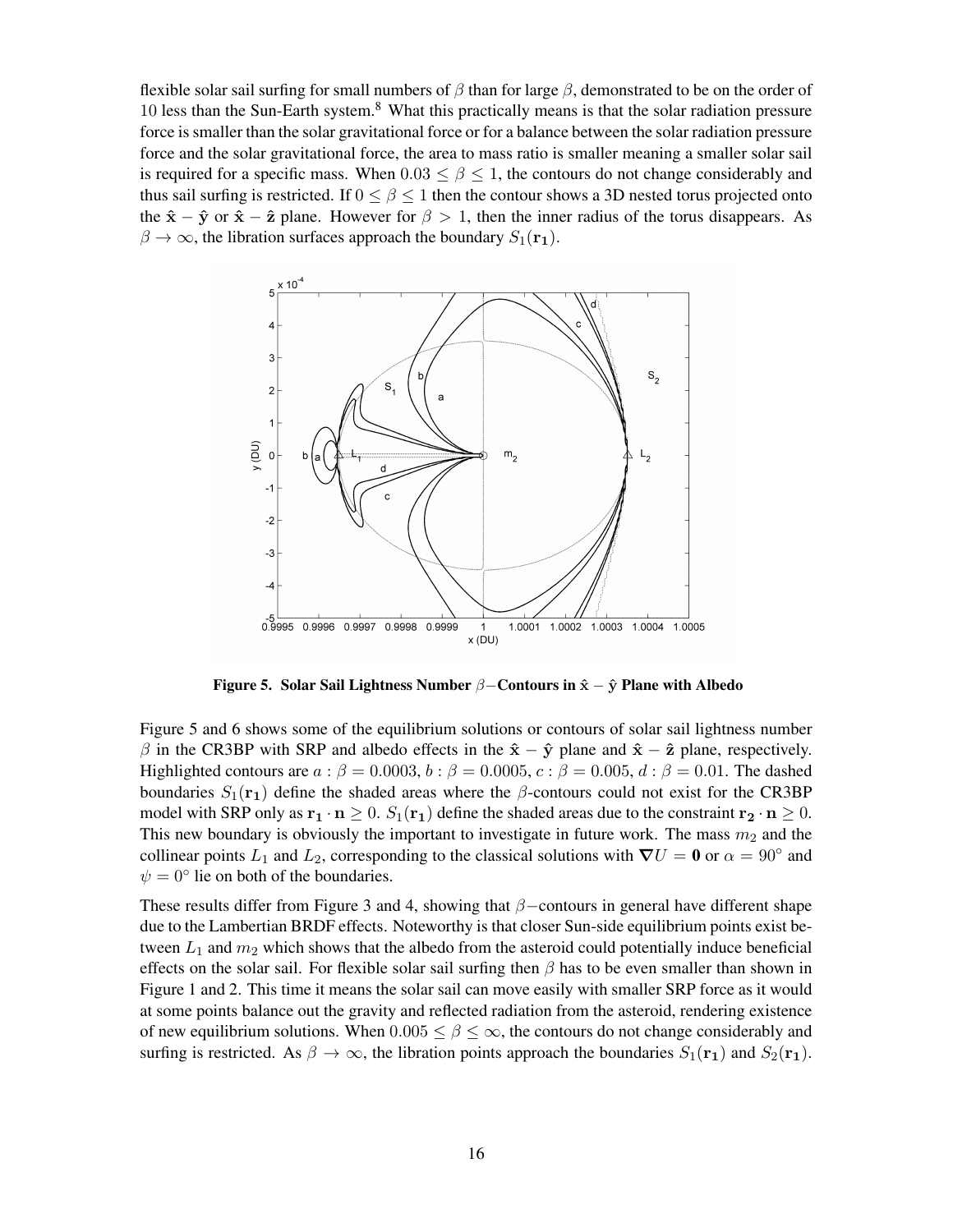

Figure 6. Solar Sail Lightness Number β–Contours in  $\hat{\mathbf{x}} - \hat{\mathbf{z}}$  Plane with Albedo



Figure 7. Solar Sail Equilibrium Points for  $\beta = 0.005$  with Albedo in  $\hat{\mathbf{x}} - \hat{\mathbf{y}}$  Plane

Since F, thus the albedo effect, is a function of the distance  $r_2$ , it would be interesting to see how this would affect the equilibrium points outside of the region around  $L_1$  and  $L_2$ .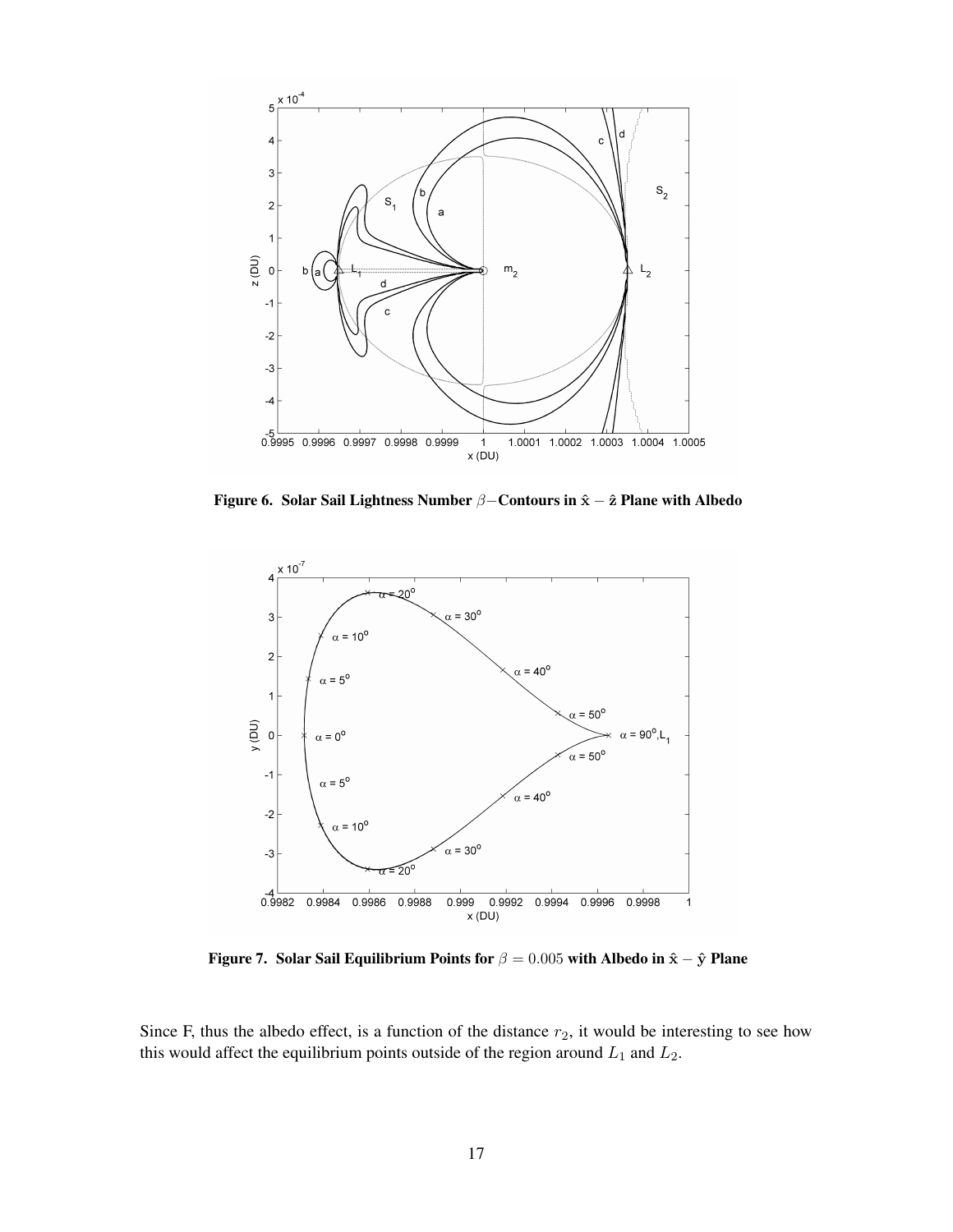Figure 7 shows a section with the equilibrium points for a constant  $\beta = 0.005$  with varying  $0^{\circ} \leq$  $\alpha \le 90^{\circ}$  for  $\gamma = \pm 90^{\circ}$  for albedo  $\rho = 0.2$ . The lower half of the plot corresponds to  $\gamma = +90^{\circ}$ while  $\gamma = -90^\circ$ . It can easily be seen that at  $\alpha = 90^\circ$ , the equilibrium point exists at  $L_1$ .

## CONCLUSIONS & FUTURE WORK

It is clear that adding albedo radiation pressure has significant effects on solar sail dynamics with SRP in CR3BP. The equilibrium points are considerably altered when including the albedo effects in the SRP model for the Sun-Asteroid system. Artificial equilibrium points are found be existing on the Sun-side of the asteroid, which motivates new mission possibilities around these interesting points.

Stability and controllability at libration points, through analyzing local linear dynamics, has been checked and it is found that the equilibrium points are still unstable with albedo effects due to the additional perturbations. Since the libration points are controllable, the solar sail can induce attitude changes as such to enforce asymptotic stability or Lyapunov stability at the points of interest.

For an asteroid or a comet with high albedo it is also important to investigate other dominant effects around primitive bodies as opposed to those conventially expected for terrestrial planets. These findings would be benificial for any type of spacecraft mission to distant planets, asteroids or comets. From an astrodynamics perspective this work would provide a new way to look at long-term missions to bright objects as the albedo effect is especially important to consider for the sensitive surfaces of a solar sail. As an extension to this work, future work will involve analysis of periodic orbits around the artificial on-axis and off-axis equilibrium points, transfers between equilibrium points, oblateness effects, elliptical models for both the Sun-Asteroid and Earth-Asteroid system.

#### REFERENCES

- <span id="page-17-0"></span>[1] M.J. Sonter. The technical and economic feasibility of mining the near-earth asteroids. *Acta Astronautica*, 41:637–647, 1997.
- <span id="page-17-1"></span>[2] D. Nevsvorny et al. Recent origin of the solar system dust bands. *The Astrophysical Journal*, 591(1):486–497, 2003.
- <span id="page-17-2"></span>[3] D.J. Scheeres et al. The effect of yorp on itokawa. *Icarus*, 188:425–429, 2007.
- <span id="page-17-3"></span>[4] P. Michel and Makoto Yoshikawa. Earth impact probability of the asteroid (25143) itokawa to be sampled by the spacecraft hayabusa. *Icarus*, 179:291–296, 2005.
- <span id="page-17-5"></span><span id="page-17-4"></span>[5] C.T. Russell et al. Dawn mission to vesta and ceres. *Earth Moon Planet*, 101:65–91, 2007.
- [6] R.W. Farquhar and A.A. Kamel. Quasi-periodic orbits about the translunar libration point. *Celestial Mechanics*, 7:458–473, 1973.
- <span id="page-17-6"></span>[7] K.C. Howell. Three-dimensional, periodic, 'halo' orbits. *Celestial Mechanics*, 32:53–71, 1984.
- <span id="page-17-7"></span>[8] A.J.C McDonald C.R. McInnes and J.F.L. Simmons. Solar sail parking in restricted three-body systems. *Journal of Guidance, Control, and Dynamics*, 1994.
- <span id="page-17-8"></span>[9] A. Farres and A. Jorba. Station keeping of a solar sail around a halo orbit. *Acta Astronautica*, 94:527– 539, 2012.
- <span id="page-17-9"></span>[10] P.L. Lamy J.A. Burns and S. Soter. Radiation forces on small particles in the solar system. *Icarus*, 40:1–48, 1979.
- <span id="page-17-10"></span>[11] S. V. Ershkov. The yarkovsky effect in generalized photogravitational 3-body problem. *Planetary and Space Science*, 73:221–223, 2012.
- <span id="page-17-11"></span>[12] D. J. Scheeres and F. Marzari. Spacecraft dynamics in the vicinity of a comet. *Journal of the Astronautical Sciences*, 50(1):35–52, 2002.
- <span id="page-17-12"></span>[13] S.B. Broschart and D.J. Scheeres. Control of hovering spacecraft near small bodies: Application to asteroid 25143 itokawa. *Journal of Guidance, Control, and Dynamics*, 28:343–354, 2005.
- <span id="page-17-13"></span>[14] D.J. Scheeres E. Morrow and D. Lubin. Solar sail orbit operations at asteroids. *Journal of Spacecraft and Rockets*, 38:279–286, 2001.